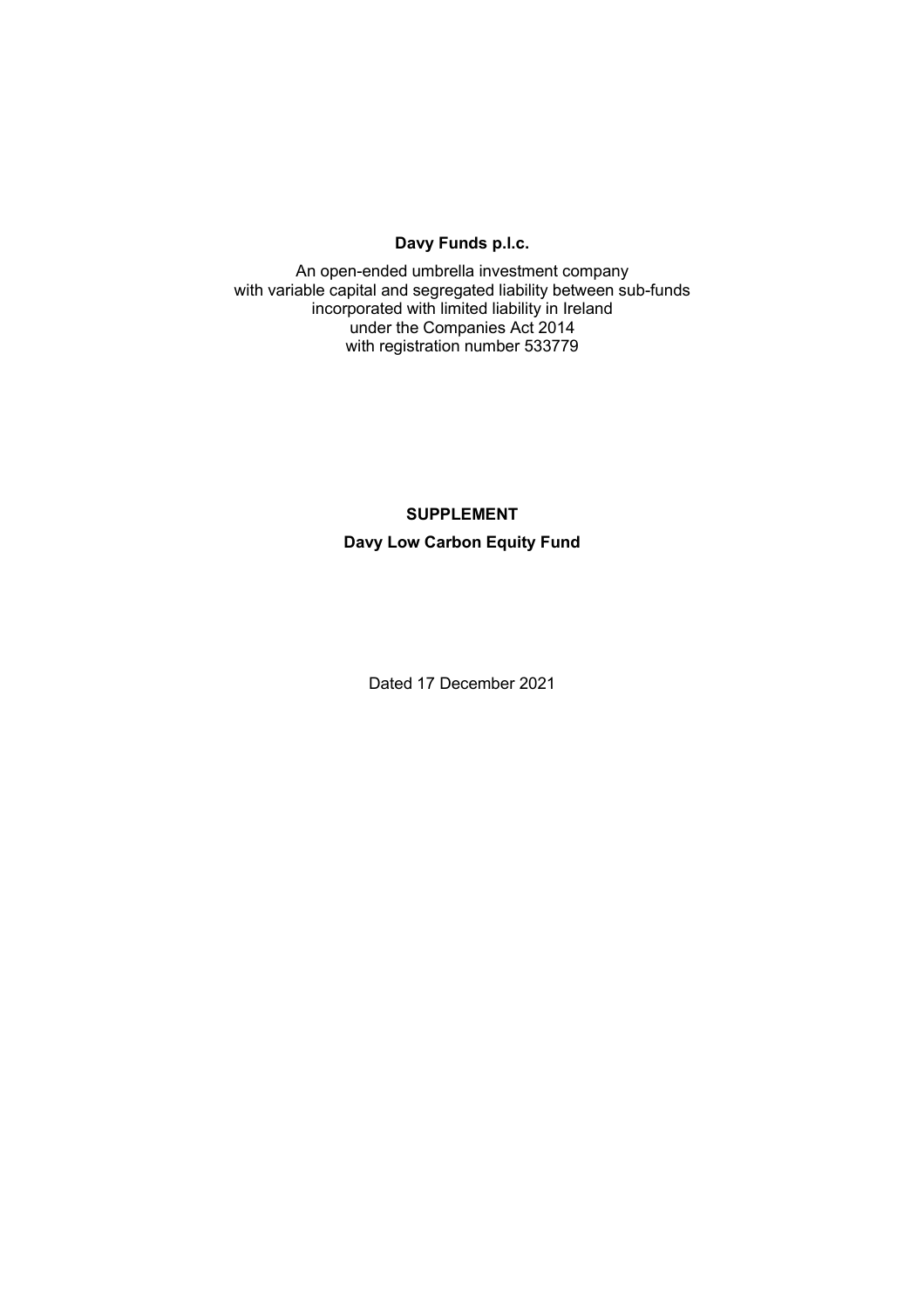# **1 IMPORTANT INFORMATION**

\_\_\_\_\_\_\_\_\_\_\_\_\_\_\_\_\_\_\_\_\_\_\_\_\_\_\_\_\_\_\_\_\_\_\_\_\_\_\_\_\_\_\_\_\_\_\_\_\_\_\_\_\_\_\_\_\_\_\_\_\_\_\_\_\_\_\_\_\_\_\_\_\_\_\_\_\_

**The Directors (whose names appear under the heading "Management of the Company – Directors" in the Prospectus), accept responsibility for the information contained in this Supplement and the Prospectus. To the best of the knowledge and belief of the Directors (who have taken all reasonable care to ensure that such is the case) the information contained in this Supplement and in the Prospectus is in accordance with the facts and does not omit anything likely to affect the import of such information. The Directors accept responsibility accordingly.** 

**Shareholders should note that all the fees and expenses of the Fund may be charged to the capital of the Fund. Thus on redemption of holdings shareholders may not receive back the full amount invested and this will have the effect of lowering the capital value of the shareholders investment.** 

**Shareholders should note that dividends may be paid out of capital, therefore capital may be eroded, distribution is achieved by forgoing the potential for future capital growth and this cycle may continue until all capital is depleted. Distributions out of capital may have different tax consequences to distributions of income and it is recommended that you seek appropriate advice in this regard. The likelihood is that the value of future returns would also be diminished** 

This Supplement contains information relating specifically to Davy Low Carbon Equity Fund (the "**Fund**"), a Fund of Davy Funds p.l.c. (the "**Company**"), an open-ended umbrella fund with segregated liability between sub-funds authorised by the Central Bank as a UCITS pursuant to the Regulations.

**This Supplement forms part of and should be read in the context of and in conjunction with the Prospectus for the Company dated 17 December 2021 (the "Prospectus").** 

**The Fund is suitable for investors who are prepared to accept a high level of volatility.** 

**An investment in the Fund should not constitute a substantial proportion of an investment portfolio and may not be appropriate for all investors** 

**As the price of Shares in each Fund may fall as well as rise, the Company shall not be a suitable investment for an investor who cannot sustain a loss on their investment.** 

**The Fund may invest in Financial Derivative Instruments ("FDIs") for currency hedging and efficient portfolio management purposes. (See "Borrowing and Leverage" below for details of the leverage effect of investing in FDIs).**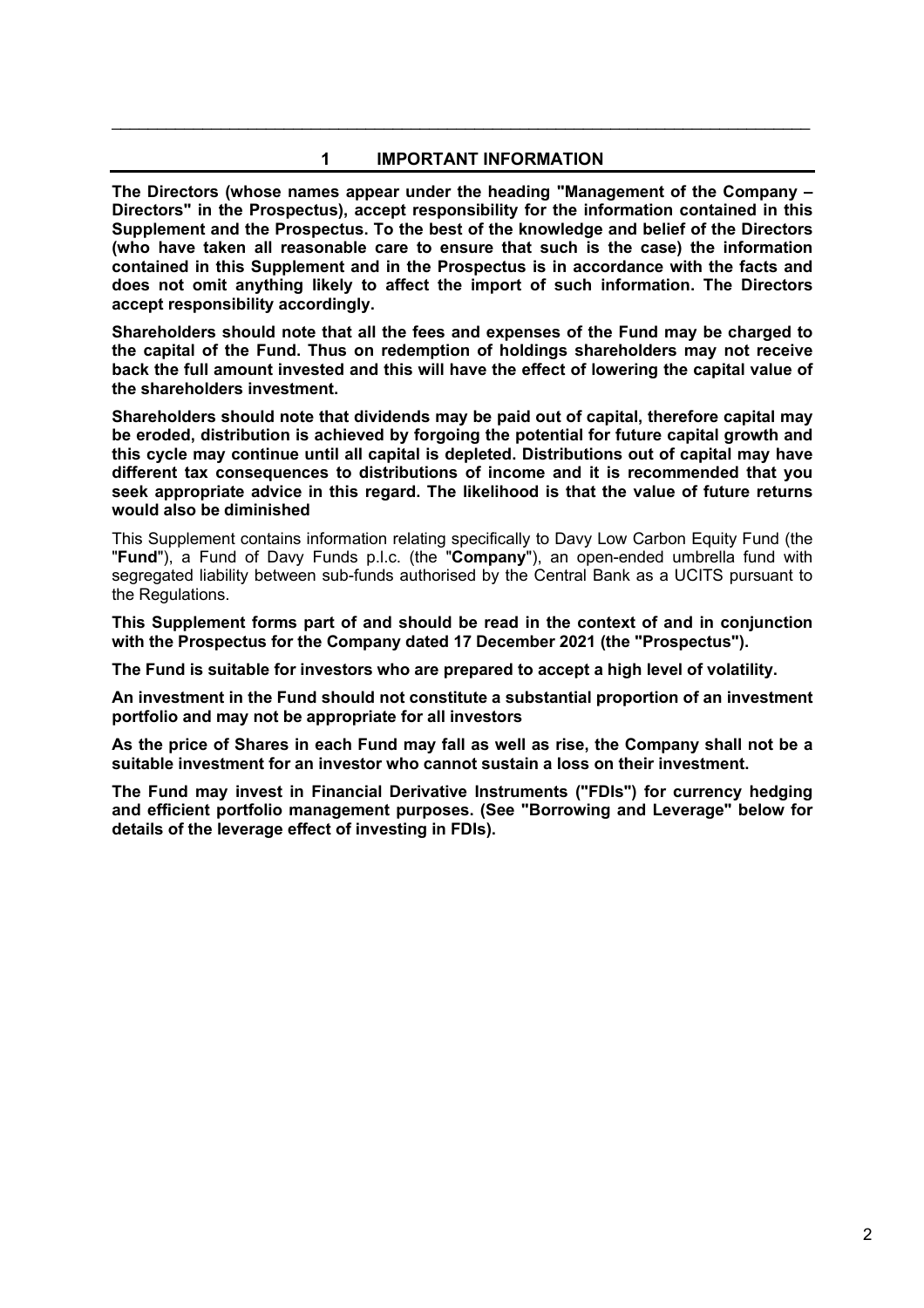# **2 DEFINITIONS**

 $\mathcal{L}_\mathcal{L} = \mathcal{L}_\mathcal{L} = \mathcal{L}_\mathcal{L} = \mathcal{L}_\mathcal{L} = \mathcal{L}_\mathcal{L} = \mathcal{L}_\mathcal{L} = \mathcal{L}_\mathcal{L} = \mathcal{L}_\mathcal{L} = \mathcal{L}_\mathcal{L} = \mathcal{L}_\mathcal{L} = \mathcal{L}_\mathcal{L} = \mathcal{L}_\mathcal{L} = \mathcal{L}_\mathcal{L} = \mathcal{L}_\mathcal{L} = \mathcal{L}_\mathcal{L} = \mathcal{L}_\mathcal{L} = \mathcal{L}_\mathcal{L}$ 

#### **Base Currency** means Euro;

**Business Day** means any day (other than a Saturday, Sunday or public holiday) on which commercial banks are open for business in Dublin and/or such other day or days as may be determined by the Directors from time to time and as notified to Shareholders in advance;

**Dealing Day** means each Business Day and/or such other day or days as the Directors may in their absolute discretion determine and notify in advance to Shareholders provided that there shall be at least two Dealing Days in each Month (with at least one Dealing Day per two week period);

**Dealing Deadline** in respect of subscriptions and repurchases means 16.00 p.m. (Irish time) on the Business Day immediately preceding the relevant Dealing Day, or such other time for the relevant Dealing Day as may be determined by Directors and notified in advance to Shareholders provided always that the Dealing Deadline is no later than the Valuation Point;

**Distribution Date** means the date or dates by reference to which a distribution may at the option of the Directors be declared which shall usually be 30 September and 31 March in each year;

**Equity and Equity Related Securities** includes but is not limited to equities, depositary receipts, preferred shares, warrants;

**Investment Grade** means any investment with a rating of at least Baa3 from Moody's BBB- from Standard & Poor's or BBB – from Fitch or higher;

**Investment Manager** means Davy Global Fund Management Limited;

**Manager** means Davy Global Fund Management Limited or such other person as may be designated, in accordance with the Central Bank Rules, as the Company's fund management company;

**Minimum Fund Size** means €5,000,000 or such other amount as the Directors may in their absolute discretion determine;

**Settlement Date** in respect of subscriptions and redemptions respectively shall have the meaning outlined in the section entitled "**Key Information for Buying and Selling Shares**" below;

**Valuation Point** means the close of business in the relevant market where assets are listed or traded on the first Business Day immediately preceding the relevant Dealing Day by reference to which the Net Asset Value per Share of the Fund is determined provided such point will in no case precede the close of business in the relevant market that closes first on the relevant Business Day.

All other defined terms used in this Supplement shall have the same meaning as in the Prospectus.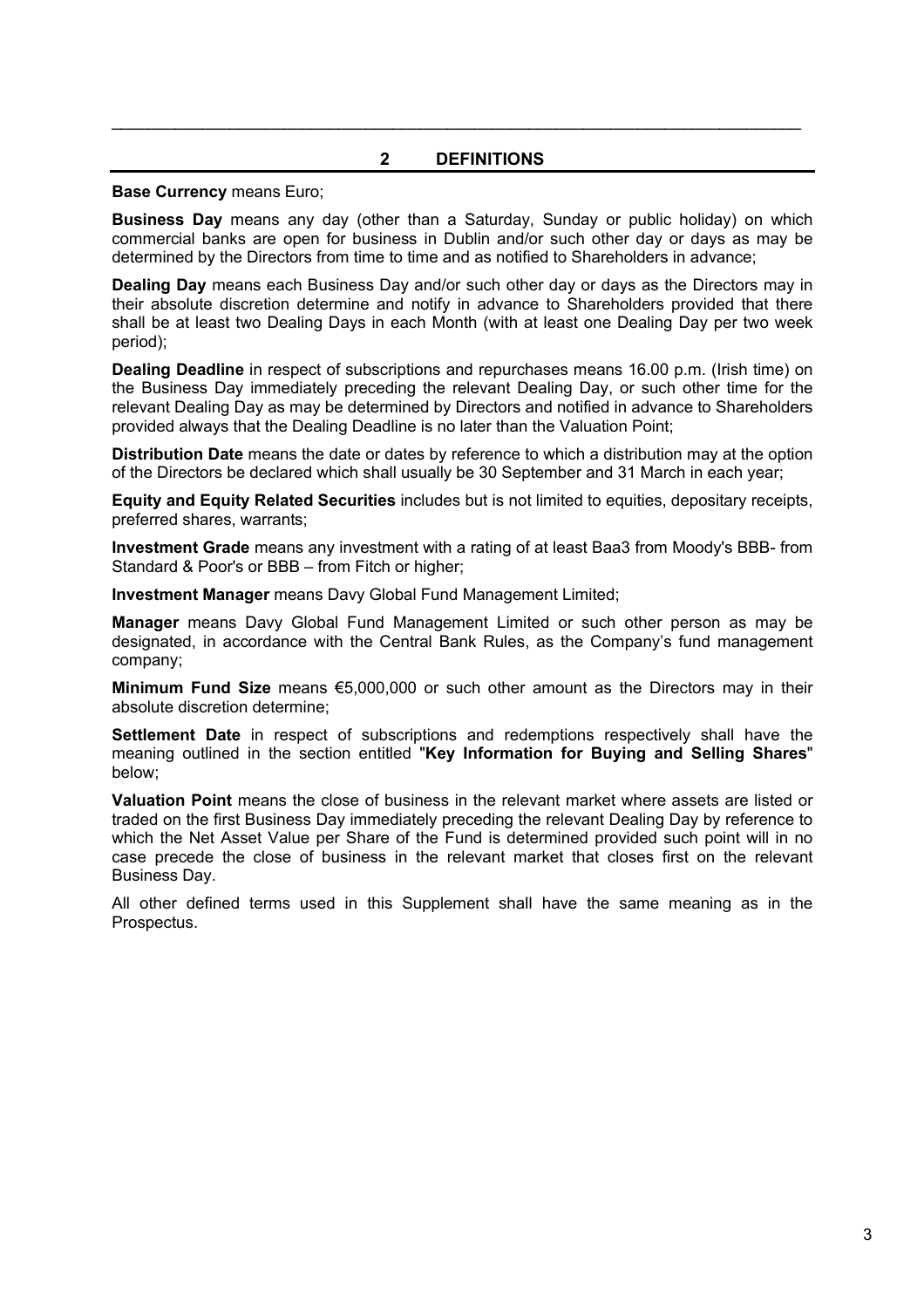# **3 INFORMATION ON THE FUND**

\_\_\_\_\_\_\_\_\_\_\_\_\_\_\_\_\_\_\_\_\_\_\_\_\_\_\_\_\_\_\_\_\_\_\_\_\_\_\_\_\_\_\_\_\_\_\_\_\_\_\_\_\_\_\_\_\_\_\_\_\_\_\_\_\_\_\_\_\_\_\_\_\_\_\_\_\_

# 3.1 **Investment Objective, Investment Policies and Investment Strategy**

# (a) **Investment Objective**

The investment objective of the Fund is to achieve long-term capital growth by investing, on a global basis, primarily in equities of companies that meet the social, environmental and ethical criteria as described in the Investment Policies below.

There can be no assurance that the Fund will achieve its investment objective.

## (b) **Investment Policies**

The Fund intends to achieve its investment objective by investing primarily in the Equity and/or Equity Related Securities of companies that meet the climate change-related criteria described in the first paragraph of the "**Investment Strategy**" section below. Other investments may include cash deposits for ancillary liquidity purposes. The Fund will seek to reduce risk through geographical and sector diversification.

Subject to the investment restrictions set out under the heading "**Investment Restrictions**" in the Prospectus and the environmental, ethical and socially responsible investment criteria described under the heading "**Investment Strategy**" below, the assets of the Fund will be invested in securities that are listed or traded on recognised exchanges on a global basis (as detailed in Appendix II of the Prospectus ("**Recognised Exchanges**").

The Fund may, subject to the conditions and limits set out below under the heading "**Investment Restrictions"** in the Prospectus, invest up to 10% of its net assets in other units of UCITS and alternative investment funds as set out in the Central Bank Guidance on UCITS Acceptable Investments in Other Investment Funds.

The Fund may invest up to 20% of its net assets in emerging markets.

The Fund may also use FDIs for efficient portfolio management and currency hedging purposes as described in section 3.2 below.

It is intended that the Fund will be managed to operate on a long-only basis.

# (c) **Investment Strategy:**

In determining the Fund's asset allocation, the Investment Manager takes an investment approach which utilises a combination of both quantitative and fundamental analysis. The initial stage of the investment process involves identifying companies that have a sufficient exposure to technologies and businesses which stand to benefit from climate change mitigation and/or adaptation. The Fund aims to invest in companies that reflect major transformative themes such as low carbon leadership, clean technology, renewable energy and energy efficiency.

Additionally, in selecting equities for investment by the Fund, the Investment Manager will also apply an exclusionary screen in order to avoid investing in any companies that:

- are primarily involved in the following activities: fossil fuels, armaments, alcohol, gambling, tobacco, pornography; and/or
- contribute to unethical acts or omissions, such as companies that violate fundamental humanitarian principles, violate human rights, or make use of child labour.

Where any investment by the Fund, which at the time of acquisition is consistent with the foregoing criteria, subsequently, in the Investment Manager's opinion, is not consistent with the foregoing criteria, the Investment Manager will dispose of such investment within a time period which ensures that such disposal occurs in the best interests of the Fund.

The Investment Manager undertakes fundamental research on the candidates within the investable universe. This involves industry/sector research, company analysis and valuation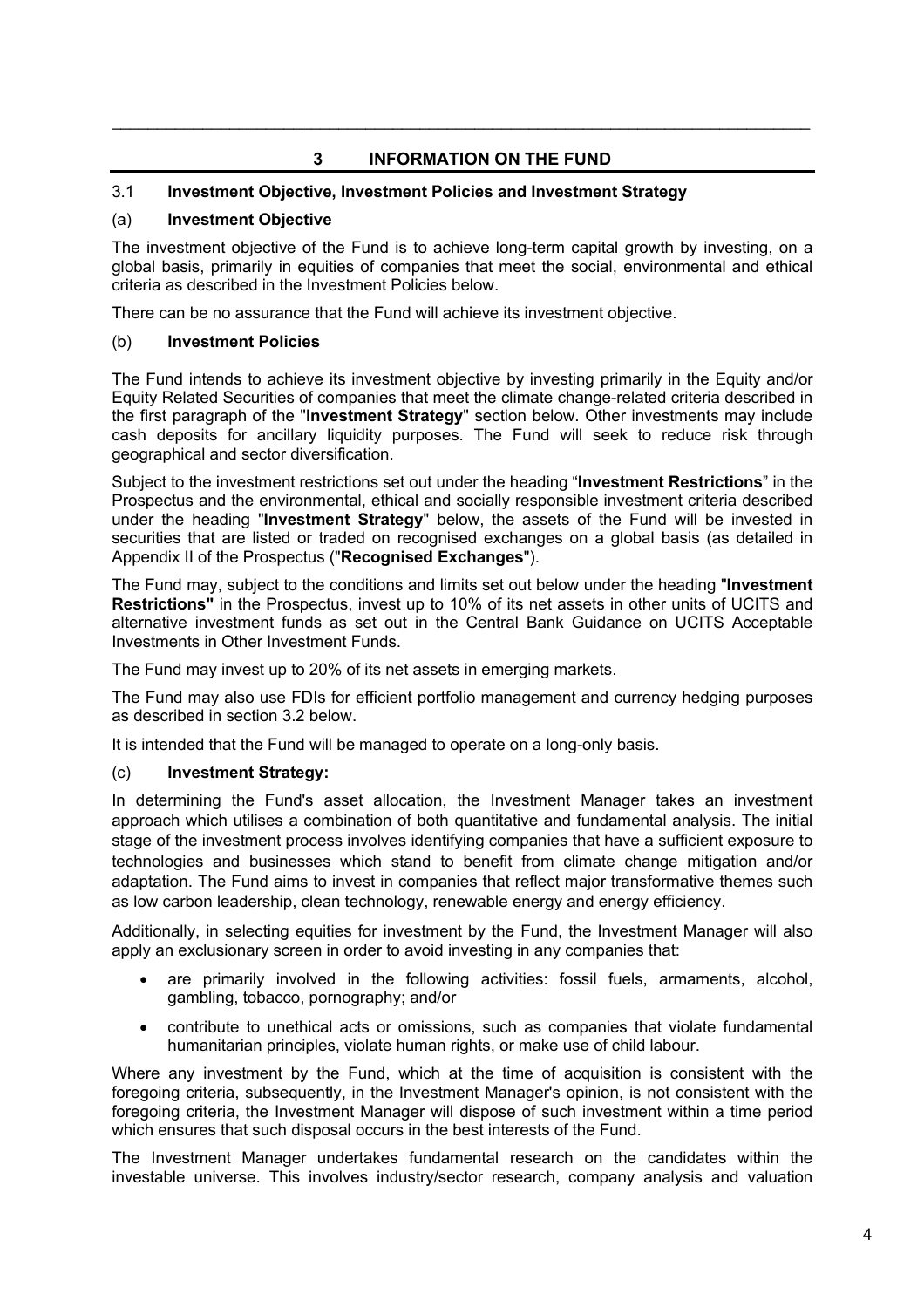work. The Investment Manager looks to identify the key growth drivers of the sector and business, the competitive landscape, the strategic outlook for the company and the potential risks. Following the quantitative and fundamental analysis, the Investment Manager will endeavour to construct a balanced global portfolio of 40 to 60 stocks. The portfolio is regularly reviewed to ensure that the Fund remains suitably diversified from a risk perspective.

# 3.2 **Use of Derivatives and Efficient Portfolio Management Techniques**

The Fund may engage in transactions in FDIs (in the format of options and forward foreign exchange contracts) for the purposes of efficient portfolio management purposes and/or to protect against currency exchange risks within the conditions and limits laid down by the Central Bank from time to time. The Investment Manager will look to ensure that the techniques and instruments used are economically appropriate in that they will be realised in a cost-effective way.

Warrants, share purchase rights and convertible securities will not be directly acquired but may be issued to the Fund pursuant to its investment in a particular security and, in such cases, may be retained for the purposes of efficient portfolio management and traded or exercised when considered appropriate.

# *Options*

An option contains the right to buy or sell a specific quantity of a specific asset at a fixed price at or before a specified future date. There are two forms of options: put or call options. Put options are contracts sold for a premium that give to the buyer the right, but not the obligation, to sell to the seller a specified quantity of a particular asset (or financial instrument) at a specified price. Call options are similar contracts sold for a premium that give the buyer the right, but not the obligation, to buy from the seller a specified quantity of a particular asset (or financial instrument) at a specified price. Options may also be cash-settled. The Fund may use such instruments to hedge against market risk or gain exposure to relevant underlying equity. Any option entered into by the Fund will be in accordance with the limits prescribed by the Regulations.

# *Forwards*

Forward currency contracts could be used to hedge against currency risk that has resulted from assets held by the Fund that are not in the Base Currency. The Fund, may, for example, use forward currency contracts by selling forward a foreign currency against the Base Currency to protect the Fund from foreign exchange rate risk that has arisen from holding assets in that currency.

Direct and indirect operational costs and/or fees (which do not include hidden revenue) arising from use of FDIs for EPM purposes may be deducted from the revenue delivered to the Company. Such costs and/or fees are payable to the relevant counterparty to the FDI in question and such counterparty may or may not be related to the Investment Manager or the Depositary. All revenues generated from such FDIs, net of direct and indirect operational costs, will be returned to the Company.

Collateral or margin may be passed by the Fund to a counterparty or broker in respect of OTC FDI transaction. Please refer to the section of the Prospectus entitled "**Collateral Policy**" for further details.

The use of FDI and efficient portfolio management techniques for the purposes outlined above will expose the Fund to the risks disclosed under the section of the Prospectus entitled "**Risk Factors**".

# 3.3 **Borrowing and Leverage**

# (a) Borrowing

The Company may only borrow on a temporary basis for the account of the Fund and the aggregate amount of such borrowings may not exceed 10% of the Net Asset Value of the Fund. In accordance with the provisions of the Regulations, the Company may charge the assets of the Fund as security for borrowings of the Fund.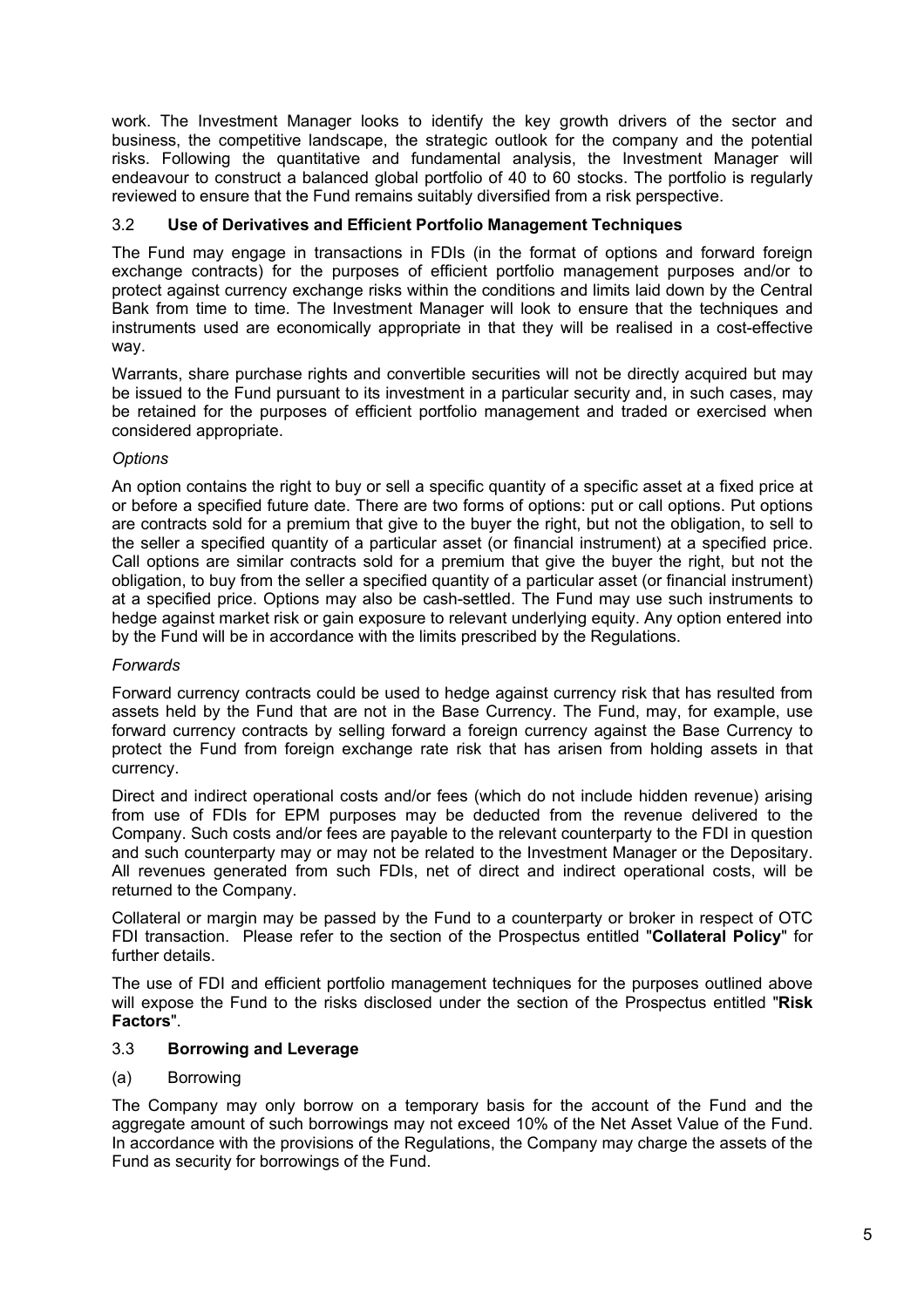# (b) Leverage

The Fund may utilise FDI as referred to in the section headed "**Use of Derivatives and Efficient Portfolio Management Techniques**" above. The Fund will use the commitment approach to measure, monitor and manage market risk and calculate its exposures.

Global exposure and leverage as a result of its investment in FDIs (calculated using the commitment approach) shall not exceed 100% of the Net Asset Value of the Fund.

The Company on behalf of the Fund has filed with the Central Bank its risk management process which enables it to accurately measure, monitor and manage the various risks associated with the use of FDI. Any FDI not included in the risk management process will not be utilised until such time as a revised submission has been provided to the Central Bank. The Company will, on request, provide supplementary information to Shareholders relating to the risk management methods employed, including the quantitative limits that are applied and any recent developments in the risk and yield characteristics of the main categories of investments.

#### 3.4 **Investment Restrictions**

Investors must note that the Company and the Fund adhere to the restrictions and requirements set out under the Regulations, as may be amended from time to time. These are set out in Appendix I to the Prospectus.

## 3.5 **Profile of a Typical Investor**

A typical investor will be seeking to achieve a return on their investment in the medium to long term.

## 3.6 **Risk Factors**

Investors should read and consider the sections of the Prospectus entitled "**Risk Factors**" and "**SFDR-related Disclosures (a) Sustainability Risk**" before investing in the Fund. However, not all of the risks disclosed in the Risk Factors section of the Prospectus will be material to an investment in this particular Fund.

In addition to the above referenced risks, investors should also consider the particular implications of the following risk that is relevant to an investment in the Fund:

Fees and expenses of the Fund may be charged to the capital of the Fund where insufficient income has been generated by the Fund to cover the fees and expenses. Thus, on redemptions of holdings Shareholders may not receive back the full amount invested and this will have the effect of lowering the capital value of their investment. There is a greater risk therefore that capital may be eroded and "income" will be achieved by foregoing the potential for future capital growth of your investment and the value of future returns may also be diminished. Investors should note however that distributions made during the life of the Fund are a form of capital reimbursement.

The risks described in the Prospectus and this Supplement should not be considered to be an exhaustive list of the risks which potential investors should consider before investing in the Fund. Potential investors should be aware that an investment in the Fund may be exposed to other risks from time to time.

#### 3.7 **Key Information for Buying and Selling Shares**

Details of all share classes are set out in the table below.

The Investment Manager may reject at its discretion any application for Shares in the Fund and may also, at its discretion, redesignate/switch a Shareholder from one Class to another in circumstances where the Shareholder no longer belongs to the category of investors to which that Class is available (the relevant Shareholder will be notified accordingly). The Investment Manager will not charge fees for redesignation/switching undertaken in such circumstances.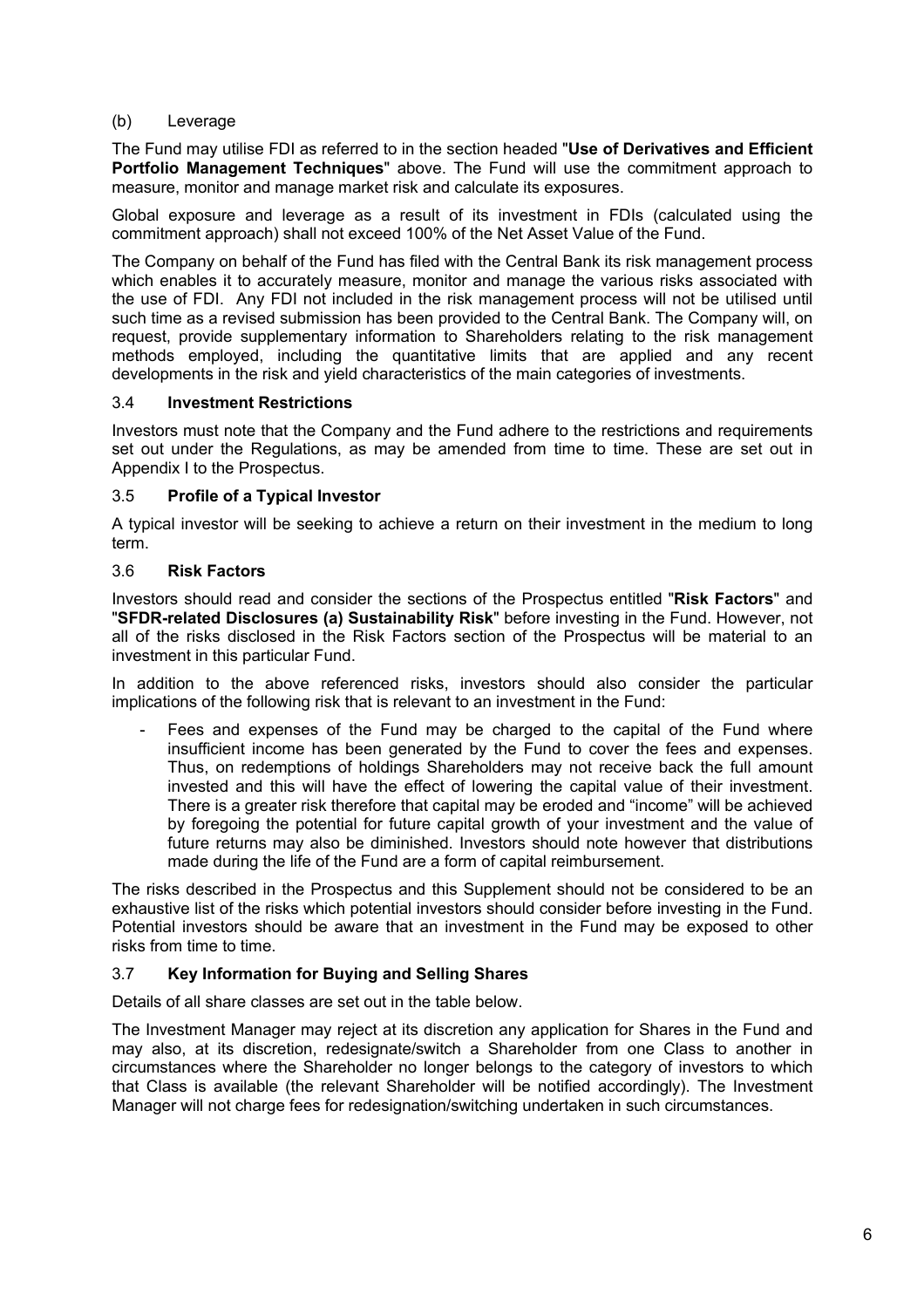| <b>Class</b>          | <b>Class</b><br>Currency | Hedged<br>$***$ | Initial Offer<br>Period*                                                                                                | <b>Initial</b><br><b>Issue</b><br><b>Price</b> | <b>Minimum</b><br>Shareholding** | <b>Minimum</b><br><b>Initial</b><br>Investment<br>Amount** | <b>Minimum</b><br><b>Additional</b><br>Investment<br>Amount** |
|-----------------------|--------------------------|-----------------|-------------------------------------------------------------------------------------------------------------------------|------------------------------------------------|----------------------------------|------------------------------------------------------------|---------------------------------------------------------------|
| A<br>Accumulating     | Euro                     |                 | 9.00am<br>(Irish<br>time)<br>20<br>on<br>December<br>2021<br>to<br>5.00pm<br>(Irish<br>time)<br>on 20 June<br>2022*     | €100                                           | €500                             | €500                                                       | €100                                                          |
| A Distributing        | Euro                     |                 | 9.00am<br>(Irish<br>time)<br>20<br>on<br>December<br>2021<br>to<br>5.00pm<br>(Irish<br>time)<br>on 20 June<br>2022*     | €100                                           | €500                             | €500                                                       | €100                                                          |
| B<br>Accumulating     | Euro                     |                 | 9.00am<br>(Irish<br>time)<br>$20\,$<br>on<br>December<br>2021<br>to<br>5.00pm<br>(Irish<br>time)<br>on 20 June<br>2022* | €100                                           | €500                             | €500                                                       | €100                                                          |
| <b>B</b> Distributing | Euro                     |                 | 9.00am<br>(Irish<br>time)<br>20<br>on<br>December<br>2021<br>to<br>5.00pm<br>(Irish<br>time)<br>on 20 June<br>2022*     | €100                                           | €500                             | €500                                                       | €100                                                          |
| C<br>Accumulating     | Euro                     |                 | 9.00am<br>time)<br>(Irish<br>20<br>on<br>December<br>2021<br>to<br>5.00pm<br>(Irish time)<br>on 20 June<br>2022*        | €100                                           | €500                             | €500                                                       | €100                                                          |
| D<br>Accumulating     | Euro                     |                 | 9.00am<br>(Irish time)<br>20<br>on<br>December<br>2021<br>to<br>5.00pm<br>(Irish time)<br>on 20 June<br>2022*           | €100                                           | €500                             | €500                                                       | €100                                                          |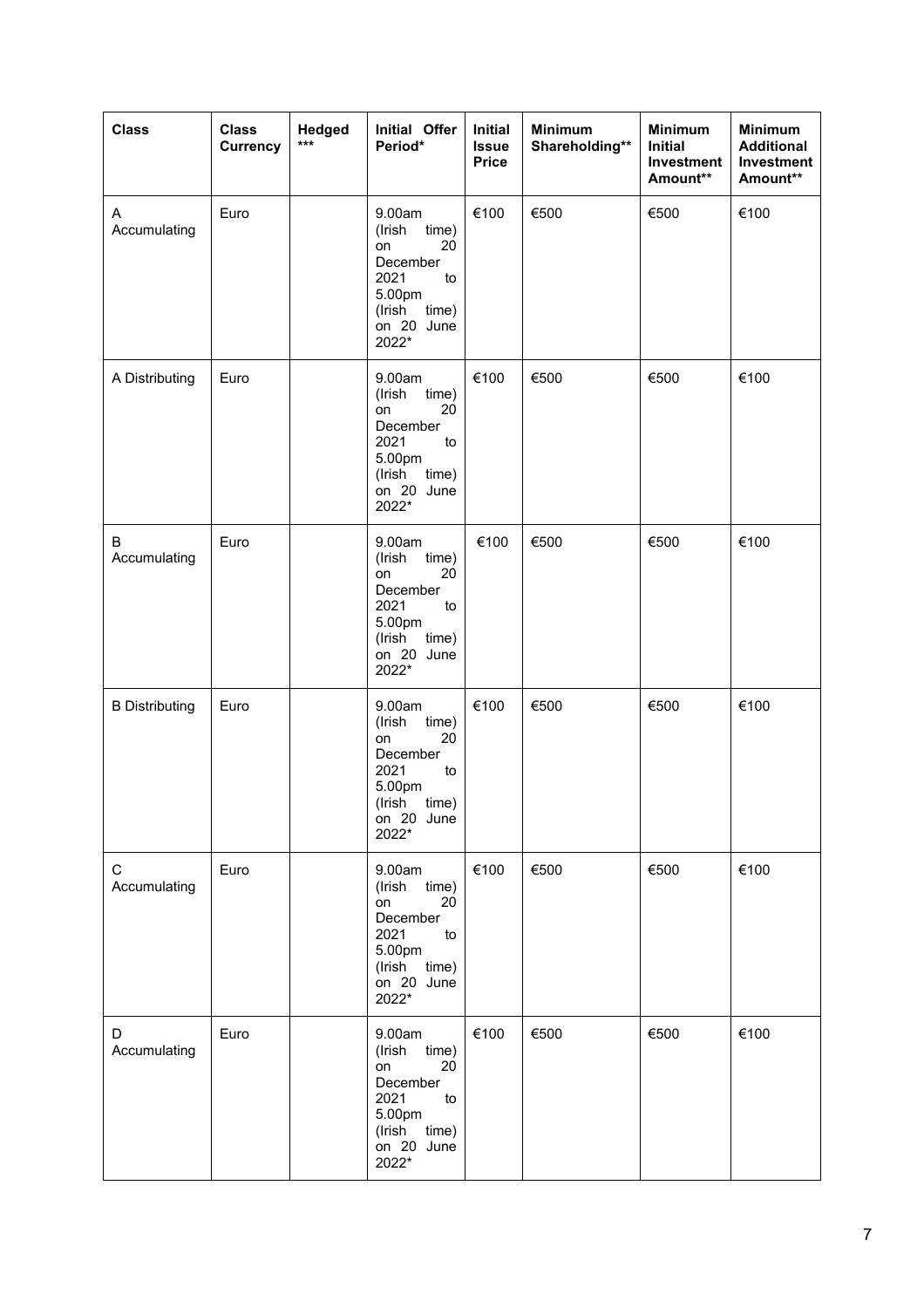| <b>Class</b>       | <b>Class</b><br>Currency | Hedged<br>$***$ | Initial Offer<br>Period*                                                                                            | Initial<br><b>Issue</b><br><b>Price</b> | <b>Minimum</b><br>Shareholding** | <b>Minimum</b><br><b>Initial</b><br>Investment<br>Amount** | <b>Minimum</b><br><b>Additional</b><br>Investment<br>Amount** |
|--------------------|--------------------------|-----------------|---------------------------------------------------------------------------------------------------------------------|-----------------------------------------|----------------------------------|------------------------------------------------------------|---------------------------------------------------------------|
| E<br>Accumulating  | Euro                     |                 | 9.00am<br>(Irish<br>time)<br>20<br>on<br>December<br>2021<br>to<br>5.00pm<br>(Irish<br>time)<br>on 20 June<br>2022* | €100                                    | €500                             | €500                                                       | €100                                                          |
| F<br>Accumulating  | Euro                     |                 | 9.00am<br>(Irish<br>time)<br>20<br>on<br>December<br>2021<br>to<br>5.00pm<br>(Irish<br>time)<br>on 20 June<br>2022* | €100                                    | €500                             | €500                                                       | €100                                                          |
| G<br>Accumulating  | Euro                     |                 | 9.00am<br>(Irish<br>time)<br>20<br>on<br>December<br>2021<br>to<br>5.00pm<br>(Irish<br>time)<br>on 20 June<br>2022* | €100                                    | €500                             | €500                                                       | €100                                                          |
| H<br>Accumulating  | Euro                     |                 | 9.00am<br>(Irish<br>time)<br>20<br>on<br>December<br>2021<br>to<br>5.00pm<br>(Irish<br>time)<br>on 20 June<br>2022* | €100                                    | €500                             | €500                                                       | €100                                                          |
| I.<br>Accumulating | Euro                     |                 | 9.00am<br>time)<br>(Irish<br>20<br>on<br>December<br>2021<br>to<br>5.00pm<br>time)<br>(Irish<br>on 20 June<br>2022* | €100                                    | €500                             | €500                                                       | €100                                                          |
| J Distributing     | Euro                     |                 | 9.00am<br>(Irish time)<br>20<br>on<br>December<br>2021<br>to<br>5.00pm<br>(Irish time)<br>on 20 June<br>2022*       | €100                                    | €500                             | €500                                                       | €100                                                          |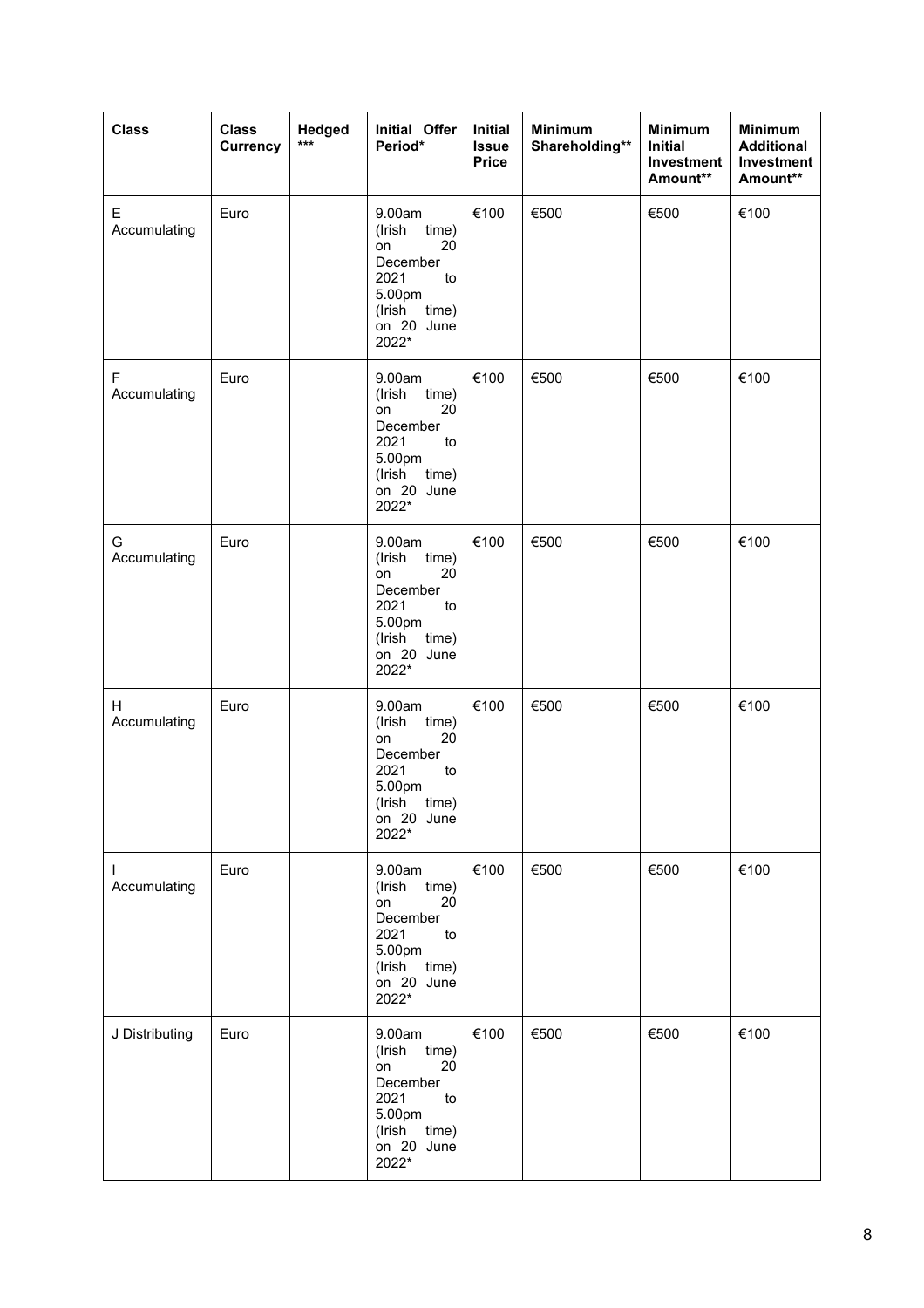| <b>Class</b>      | <b>Class</b><br><b>Currency</b> | Hedged<br>$***$ | Initial Offer<br>Period*                                                                                            | <b>Initial</b><br><b>Issue</b><br><b>Price</b> | <b>Minimum</b><br>Shareholding** | <b>Minimum</b><br>Initial<br>Investment<br>Amount** | <b>Minimum</b><br><b>Additional</b><br>Investment<br>Amount** |
|-------------------|---------------------------------|-----------------|---------------------------------------------------------------------------------------------------------------------|------------------------------------------------|----------------------------------|-----------------------------------------------------|---------------------------------------------------------------|
| K Distributing    | Euro                            |                 | 9.00am<br>(Irish<br>time)<br>20<br>on<br>December<br>2021<br>to<br>5.00pm<br>(Irish<br>time)<br>on 20 June<br>2022* | €100                                           | €500                             | €500                                                | €100                                                          |
| L Distributing    | Euro                            |                 | 9.00am<br>(Irish<br>time)<br>20<br>on<br>December<br>2021<br>to<br>5.00pm<br>(Irish<br>time)<br>on 20 June<br>2022* | €100                                           | €500                             | €500                                                | €100                                                          |
| M Distributing    | Euro                            |                 | 9.00am<br>(Irish<br>time)<br>20<br>on<br>December<br>2021<br>to<br>5.00pm<br>(Irish<br>time)<br>on 20 June<br>2022* | €100                                           | €500                             | €500                                                | €100                                                          |
| N Distributing    | Euro                            |                 | 9.00am<br>(Irish<br>time)<br>20<br>on<br>December<br>2021<br>to<br>5.00pm<br>(Irish<br>time)<br>on 20 June<br>2022* | €100                                           | €500                             | €500                                                | €100                                                          |
| O<br>Accumulating | Sterling                        |                 | 9.00am<br>(Irish<br>time)<br>20<br>on<br>December<br>2021<br>to<br>5.00pm<br>(Irish<br>time)<br>on 20 June<br>2022* | £100                                           | £500                             | £500                                                | £100                                                          |
| P Distributing    | Sterling                        |                 | 9.00am<br>(Irish<br>time)<br>on<br>20<br>December<br>2021<br>to<br>5.00pm<br>(Irish<br>time)<br>on 20 June<br>2022* | £100                                           | £500                             | £500                                                | £100                                                          |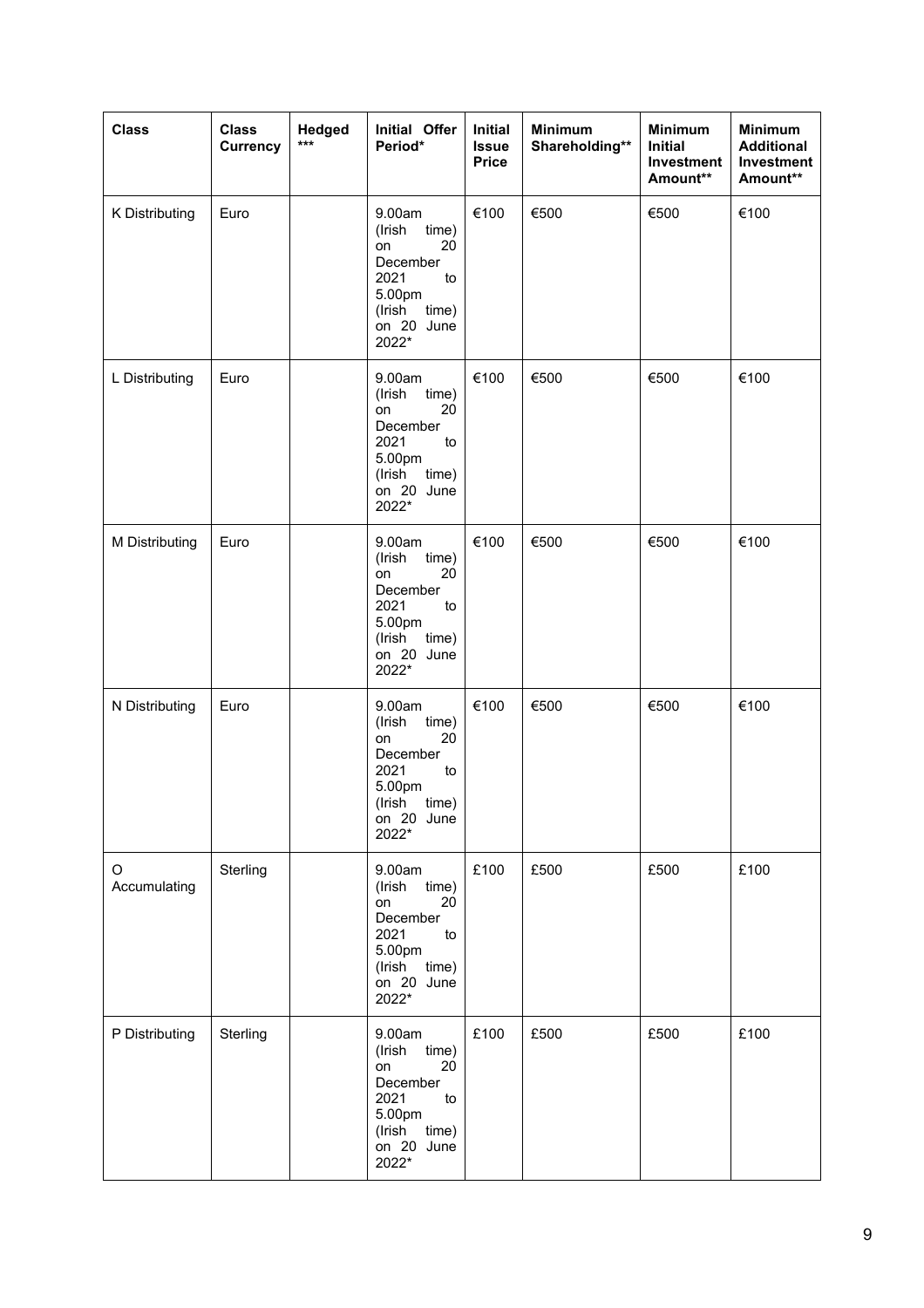| <b>Class</b>      | <b>Class</b><br><b>Currency</b> | Hedged<br>*** | Initial Offer<br>Period*                                                                                                                | <b>Initial</b><br><b>Issue</b><br><b>Price</b> | <b>Minimum</b><br>Shareholding** | <b>Minimum</b><br><b>Initial</b><br>Investment<br>Amount** | <b>Minimum</b><br><b>Additional</b><br>Investment<br>Amount** |
|-------------------|---------------------------------|---------------|-----------------------------------------------------------------------------------------------------------------------------------------|------------------------------------------------|----------------------------------|------------------------------------------------------------|---------------------------------------------------------------|
| Q<br>Accumulating | Sterling                        |               | 9.00am<br>(Irish<br>time)<br>20<br>on<br>December<br>2021<br>to<br>5.00pm<br>(Irish<br>time)<br>on 20 June<br>2022*                     | £100                                           | £500                             | £500                                                       | £100                                                          |
| R<br>Accumulating | Euro                            |               | 9.00am<br>(Irish<br>time)<br>20<br>on<br>December<br>2021<br>to<br>5.00pm<br>(Irish<br>time)<br>on 20 June<br>2022*                     | €100                                           | €500                             | €500                                                       | €100                                                          |
| R Distributing    | Euro                            |               | 9.00am<br>(Irish<br>time)<br>20<br>on<br>December<br>2021<br>to<br>5.00pm<br>(Irish<br>time)<br>on 20 June<br>2022*                     | €100                                           | €500                             | €500                                                       | €100                                                          |
| S<br>Accumulating | Sterling                        |               | 9.00am<br>(Irish<br>time)<br>20<br>on<br>December<br>2021<br>to<br>5.00pm<br>(Irish<br>time)<br>on 20 June<br>2022*                     | £100                                           | £500                             | £500                                                       | £100                                                          |
| T Distributing    | Sterling                        |               | 9.00am<br>(Irish<br>time)<br>20<br>on<br>December<br>2021<br>$\mathop{\mathrm{to}}$<br>5.00pm<br>time)<br>(Irish<br>on 20 June<br>2022* | £100                                           | £500                             | £500                                                       | £100                                                          |
| U<br>Accumulating | Sterling                        |               | 9.00am<br>(Irish<br>time)<br>20<br>on<br>December<br>2021<br>to<br>5.00pm<br>(Irish<br>time)<br>on 20 June<br>2022*                     | £100                                           | £500                             | £500                                                       | £100                                                          |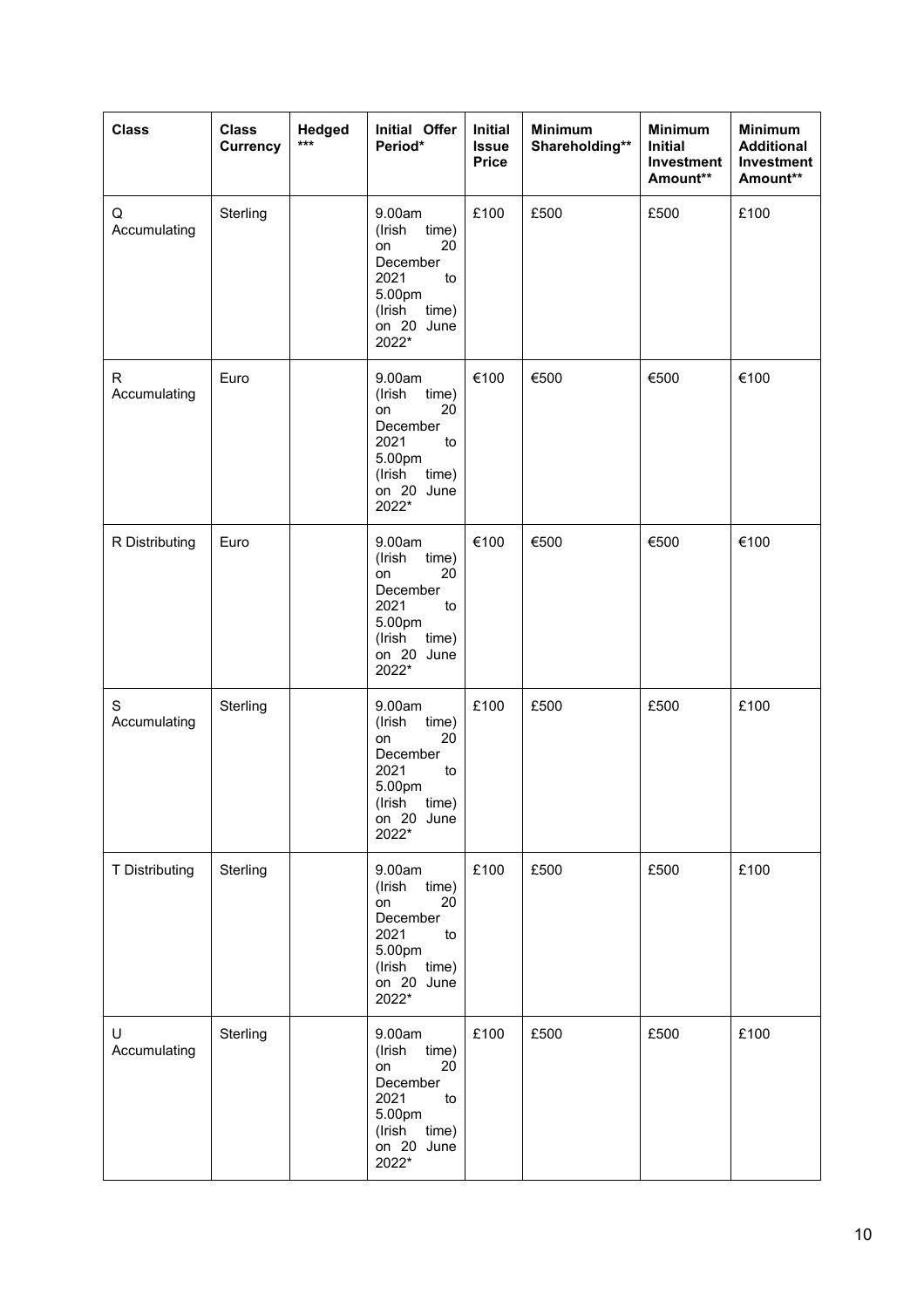| <b>Class</b>      | <b>Class</b><br>Currency | Hedged<br>$***$ | Initial Offer<br>Period*                                                                                            | <b>Initial</b><br><b>Issue</b><br><b>Price</b> | <b>Minimum</b><br>Shareholding** | <b>Minimum</b><br><b>Initial</b><br>Investment<br>Amount** | <b>Minimum</b><br><b>Additional</b><br>Investment<br>Amount** |
|-------------------|--------------------------|-----------------|---------------------------------------------------------------------------------------------------------------------|------------------------------------------------|----------------------------------|------------------------------------------------------------|---------------------------------------------------------------|
| V Distributing    | Sterling                 |                 | 9.00am<br>(Irish<br>time)<br>20<br>on<br>December<br>2021<br>to<br>5.00pm<br>(Irish<br>time)<br>on 20 June<br>2022* | £100                                           | £500                             | £500                                                       | £100                                                          |
| X<br>Accumulating | Sterling                 |                 | 9.00am<br>(Irish<br>time)<br>20<br>on<br>December<br>2021<br>to<br>5.00pm<br>(Irish<br>time)<br>on 20 June<br>2022* | £100                                           | £500                             | £500                                                       | £100                                                          |
| Y Distributing    | Sterling                 |                 | 9.00am<br>(Irish<br>time)<br>20<br>on<br>December<br>2021<br>to<br>5.00pm<br>(Irish<br>time)<br>on 20 June<br>2022* | £100                                           | £500                             | £500                                                       | £100                                                          |
| Ζ<br>Accumulating | Sterling                 |                 | 9.00am<br>(Irish<br>time)<br>20<br>on<br>December<br>2021<br>to<br>5.00pm<br>(Irish<br>time)<br>on 20 June<br>2022* | £100                                           | £500                             | £500                                                       | £100                                                          |
| Z Distributing    | Sterling                 |                 | 9.00am<br>(Irish<br>time)<br>20<br>on<br>December<br>2021<br>to<br>5.00pm<br>time)<br>(Irish<br>on 20 June<br>2022* | £100                                           | £500                             | £500                                                       | £100                                                          |
| W<br>Accumulating | Sterling                 |                 | 9.00am<br>(Irish<br>time)<br>20<br>on<br>December<br>2021<br>to<br>5.00pm<br>(Irish<br>time)<br>on 20 June<br>2022* | £100                                           | £500                             | £500                                                       | £100                                                          |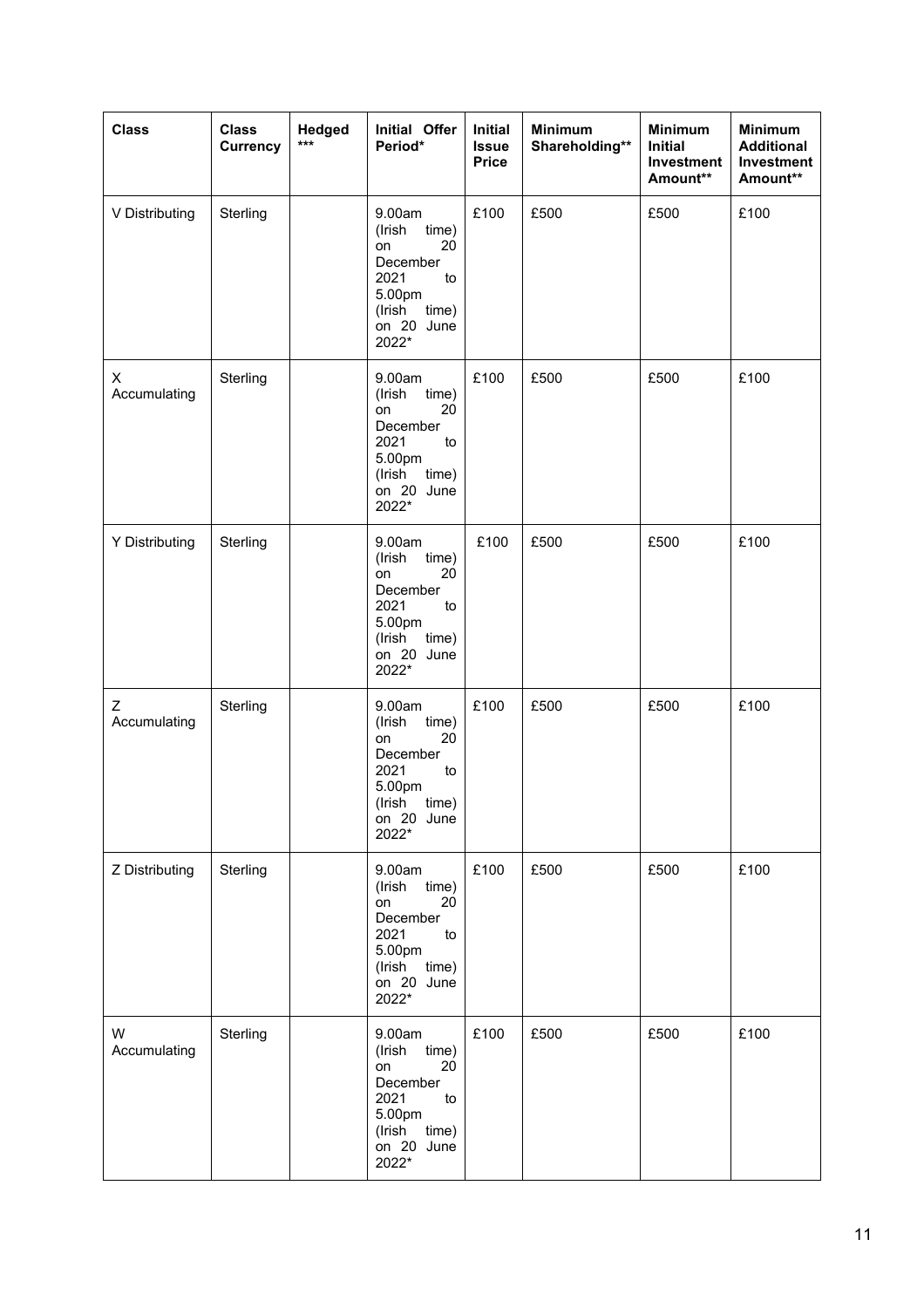| <b>Class</b>              | <b>Class</b><br><b>Currency</b> | Hedged<br>*** | <b>Initial Offer</b><br>Period*                                                                                     | <b>Initial</b><br><b>Issue</b><br><b>Price</b> | <b>Minimum</b><br>Shareholding** | <b>Minimum</b><br><b>Initial</b><br><b>Investment</b><br>Amount** | <b>Minimum</b><br><b>Additional</b><br><b>Investment</b><br>Amount** |
|---------------------------|---------------------------------|---------------|---------------------------------------------------------------------------------------------------------------------|------------------------------------------------|----------------------------------|-------------------------------------------------------------------|----------------------------------------------------------------------|
| W Distributing            | Sterling                        |               | 9.00am<br>(Irish<br>time)<br>20<br>on<br>December<br>2021<br>to<br>5.00pm<br>(Irish<br>time)<br>on 20 June<br>2022* | £100                                           | £500                             | £500                                                              | £100                                                                 |
| AA<br>Accumulating        | Euro                            |               | Initial<br>offer<br>period<br>is<br>closed                                                                          | Initial<br>offer<br>period<br>is<br>closed     | €500                             | €500                                                              | €100                                                                 |
| AA<br>Distributing        | Euro                            |               | 9.00am<br>(Irish<br>time)<br>20<br>on<br>December<br>2021<br>to<br>5.00pm<br>(Irish<br>time)<br>on 20 June<br>2022* | €100                                           | €500                             | €500                                                              | €100                                                                 |
| <b>BB</b><br>Accumulating | Sterling                        |               | offer<br>Initial<br>period<br>is<br>closed                                                                          | Initial<br>offer<br>period<br>is<br>closed     | £500                             | £500                                                              | £100                                                                 |
| <b>BB</b><br>Distributing | Sterling                        |               | 9.00am<br>(Irish<br>time)<br>on<br>20<br>December<br>2021<br>to<br>5.00pm<br>(Irish<br>time)<br>on 20 June<br>2022* | £100                                           | £500                             | £500                                                              | £100                                                                 |

Class R Accumulating Shares do not bear any Investment Management Fees or performance fees and are restricted to Davy Group personnel. Shares of any Class cannot be switched for Shares of Class R Accumulating.

\*The Initial Offer Period may be shortened or extended by the Directors. The Central Bank will be notified in advance of any such shortening or extension if subscriptions for Shares have been received and otherwise shall be notified subsequently, on an annual basis.

\*\*Subject to the discretion of the Directors (or their delegate) in each case to allow lesser amounts.

\*\*\*The Company may (but is not obliged to) enter into certain currency related transactions (through the use of FDI as disclosed above in Section 3.2 entitled "**Use of Derivatives and Efficient Portfolio Management Techniques**") in order to hedge the currency exposure of the Classes denominated in a currency other than the Base Currency, as described under the heading "**Hedged Classes**" in the Prospectus. In the case of Classes that are denominated in a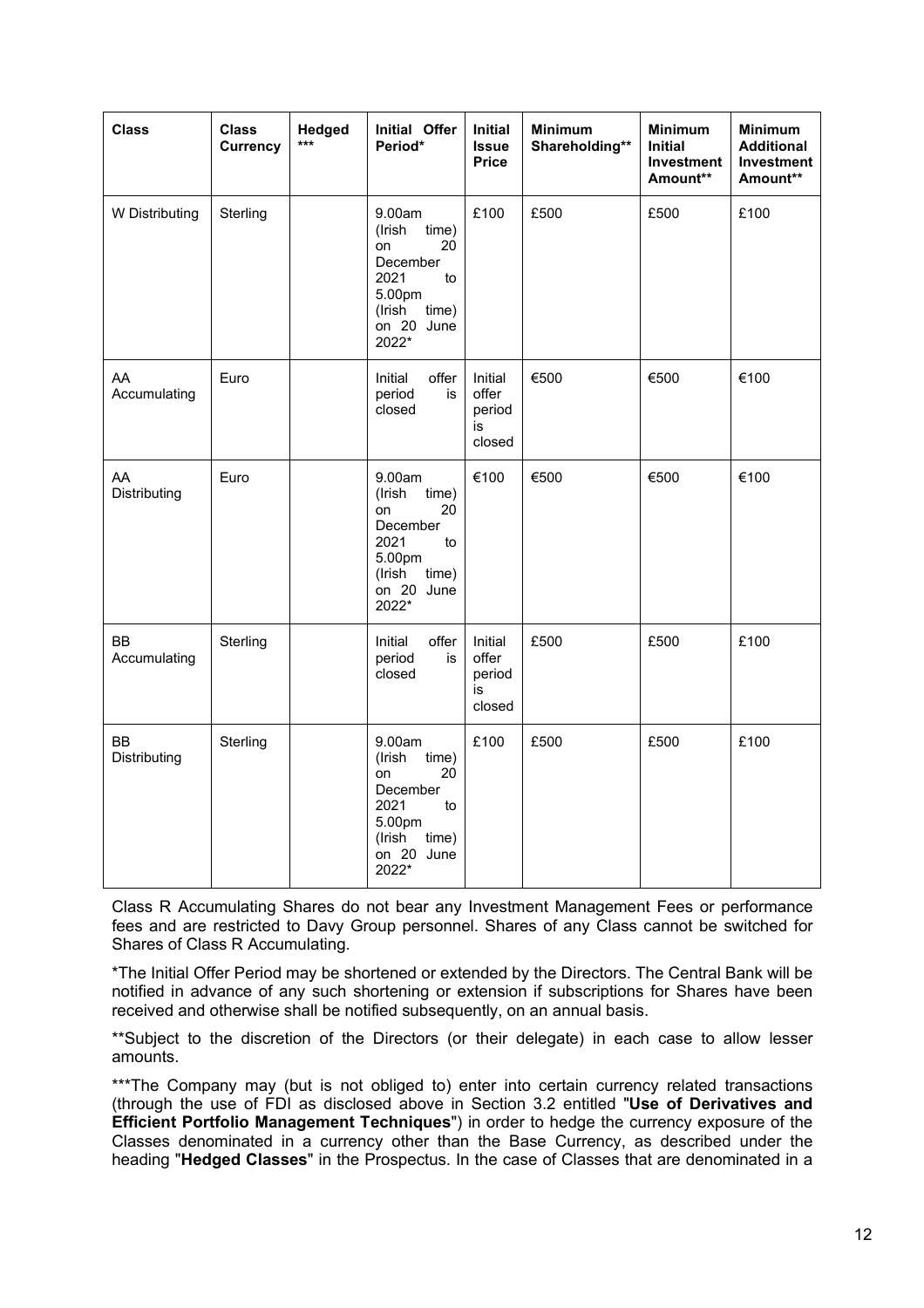currency other than the Base Currency and are not identified as hedged the value of the Shares in the relevant Class will be subject to exchange rate risk in relation to the Base Currency.

Applications for Shares and applications for the redemption of Shares along with all required antimoney laundering documentation must be received by the Dealing Deadline.

Applications for Shares will only be accepted on a cleared funds basis in the Base Currency.

Applications received after the Dealing Deadline for the relevant Dealing Day shall be deemed to have been received by the next Dealing Deadline, save in exceptional circumstances where the Directors may in their absolute discretion (reasons to be documented) determine and provided the Applications are received before the Valuation Point for the relevant Dealing Day. Repurchase requests received after the Dealing Deadline shall be treated as having been received by the following Dealing Deadline, save in exceptional circumstances where the Directors may in their absolute discretion (reasons to be documented) determine and provided they are received before the Valuation Point for the relevant Dealing Day.

Subscription Settlement Date: Subscription monies should be paid to the Collection Account specified in the Application Form (or such other account specified by the Administrator) so as to be received by no later than three Business Days after the relevant Dealing Day. If payment in full and/or a properly completed Application Form along with all required anti-money laundering documentation have not been received by the relevant times stipulated above, the application may be refused.

Redemption Settlement Date: Payment of Repurchase Proceeds will be made by electronic transfer to the Collection Account of the redeeming Shareholder at the risk and expense of the Shareholder normally within three Business Days of the relevant Dealing Day and, in all cases, will be paid within ten Business Days of the Dealing Deadline for the relevant Dealing Day, provided that all the required documentation has been furnished to and received by the Administrator.

## 3.8 **Exchange of Shares**

Shareholders may exchange between similar Classes of Shares in accordance with the provisions set out under the heading "**Exchange of Shares**" in the Prospectus. The Directors can refuse an application to exchange between Classes of Shares in accordance with the provisions set out under the heading "**Exchange of Shares**".

## 3.9 **Dividend Policy**

For the Class A Accumulating Shares, Class B Accumulating Shares, the Class C Accumulating Shares, the Class D Accumulating Shares, the Class E Accumulating Shares, the Class F Accumulating Shares, the Class G Accumulating Shares, the Class H Accumulating Shares, the Class I Accumulating Shares, the Class O Accumulating Shares, the Class Q Accumulating Shares, the Class R Accumulating Shares, the Class S Accumulating Shares, the Class U Accumulating Shares, the Class X Accumulating Shares, the Class Z Accumulating Shares, the Class W Accumulating Shares, the Class AA Accumulating Shares and the Class BB Accumulating Shares (the "**Accumulating Share Classes**") (and indicated as such in the table in the section above titled "**Key Information for Buying and Selling Shares**"), it is the present intention of the Directors not to declare or pay dividends, and any income or gains earned by the Fund and these Share Classes, will be reinvested and reflected in the value of the Shares.

For the Class A Distributing Shares, the Class B Distributing Shares, the Class J Distributing Shares, the Class K Distributing Shares, the Class L Distributing Shares, the Class M Distributing Shares, the Class N Distributing Shares, the Class P Distributing Shares, the Class R Distributing Shares, the Class T Distributing Shares, the Class V Distributing Shares, the Class Y Distributing Shares, the Class Z Distributing Shares, the Class W Distributing Shares, the Class AA Distributing Shares and the Class BB Distributing Shares (the "**Distributing Share Classes**") (and indicated as such in the table in the section above entitled "**Key Information for Buying and Selling Shares**"), the Directors intend to declare dividends on the Distribution Date and such dividends will be paid on or before the 14<sup>th</sup> Business Day following the Distribution Date to all Shareholders entered on the register of Shareholders at the close of business on the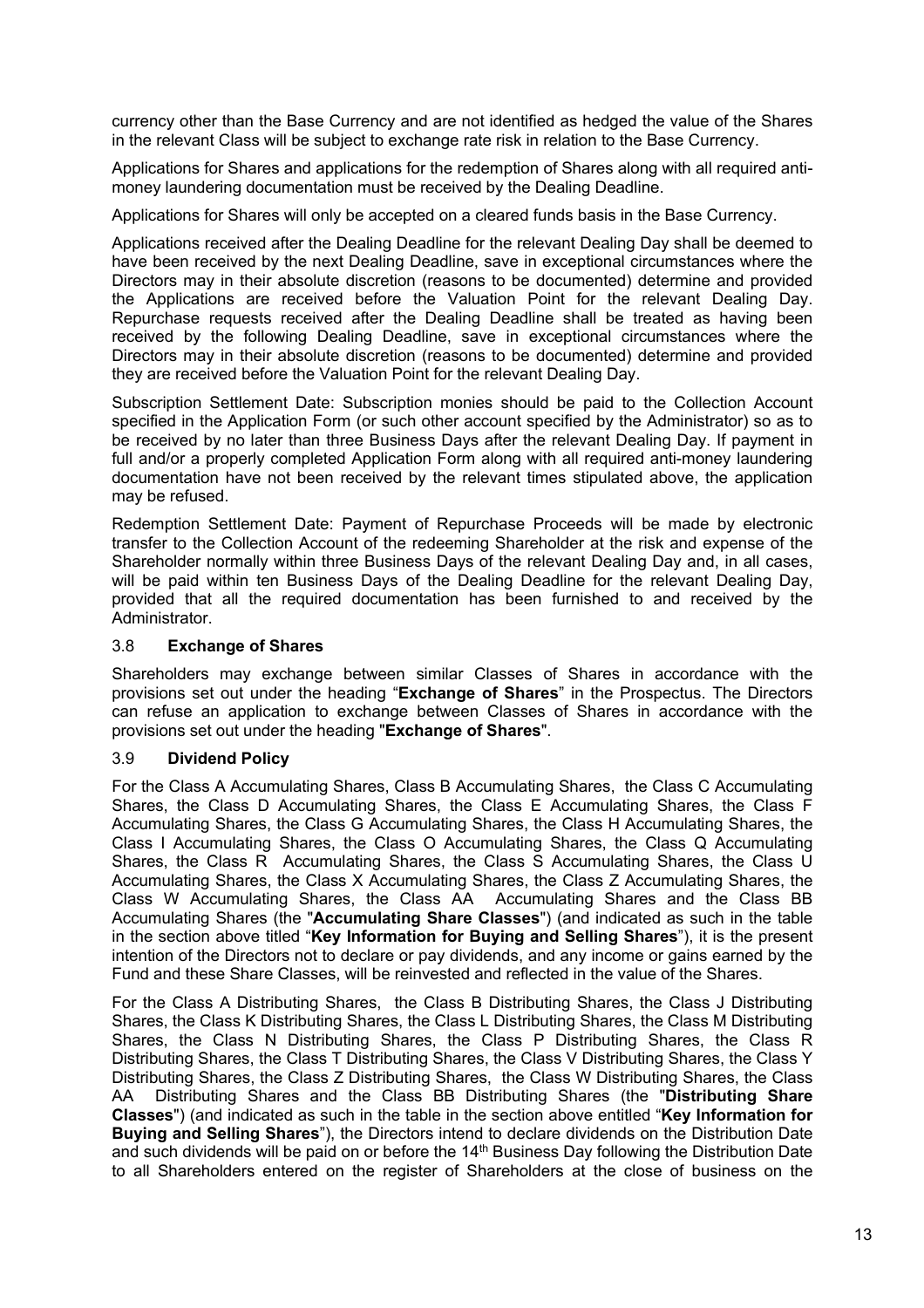Business Day immediately preceding the Distribution Date and therefore applicants for Shares to be dealt on or after the Distribution Date will not be entitled to the distribution paid in respect of such Distribution Date but Shareholders seeking to repurchase their Shares on or after the Distribution Date will receive the distribution paid in respect of such Distribution Date.

The Directors reserve the right to increase or decrease the frequency of dividend payments, if any, at their discretion for the Distributing Share Classes. In the event of a change of policy full details will be disclosed in an updated Supplement and Shareholders will be notified in advance. Under the Constitution, dividends may be paid out of the profits, being (i) the accumulated revenue (consisting of all revenue accrued including interest and dividends) less expenses and/or (ii) realised and unrealised capital gains on the disposal/valuation of investments and other funds less realised and unrealised accumulated capital losses of the Fund; or (iii) out of capital.

Dividends are paid out of capital to allow the provision of income to Shareholders of the Distributing Share Classes, in the event of insufficient income being in the Fund for a particular period.

Dividends will be paid to Shareholders by electronic transfer to the relevant Shareholder's bank account of record on the initial Application Form in the currency of denomination of the relevant Distributing Share Class at the expense of the payee and within the timeframe outlined above. The net income available for distribution in respect of the relevant Distributing Share Class will be determined in accordance with the relevant law and generally accepted accounting principles consistently applied.

Please also refer to the section in the Prospectus entitled "**Dividend Policy**".

# 3.10 **Fees and Expenses**

The following fees and expenses will be incurred by the Company on behalf of the Fund and will affect the Net Asset Value of the relevant Share Class of the Fund.

| <b>Class</b>             | Investment<br><b>Management</b><br>Fee | <b>Distributor</b><br>Fee | <b>Administrator Fee</b>                      | <b>Depositary Fee</b>                          | <b>Performance</b><br>Fee |
|--------------------------|----------------------------------------|---------------------------|-----------------------------------------------|------------------------------------------------|---------------------------|
| A<br><b>Accumulating</b> | 0.675%                                 | 0%                        | 0.085%<br>Per annum of the<br>NAV of the Fund | 0.0175%<br>Per annum of the<br>NAV of the Fund | 0%                        |
| <b>A Distributing</b>    | 0.675%                                 | $0\%$                     | 0.085%<br>Per annum of the<br>NAV of the Fund | 0.0175%<br>Per annum of the<br>NAV of the Fund | 0%                        |
| в<br><b>Accumulating</b> | 1.35%                                  | 0%                        | 0.085%<br>Per annum of the<br>NAV of the Fund | 0.0175%<br>Per annum of the<br>NAV of the Fund | 0%                        |
| <b>B</b> Distributing    | 1.35%                                  | $0\%$                     | 0.085%<br>Per annum of the<br>NAV of the Fund | 0.0175%<br>Per annum of the<br>NAV of the Fund | 0%                        |
| C<br><b>Accumulating</b> | 0.90%                                  | $0\%$                     | 0.085%<br>Per annum of the                    | 0.0175%<br>Per annum of the                    | 0%                        |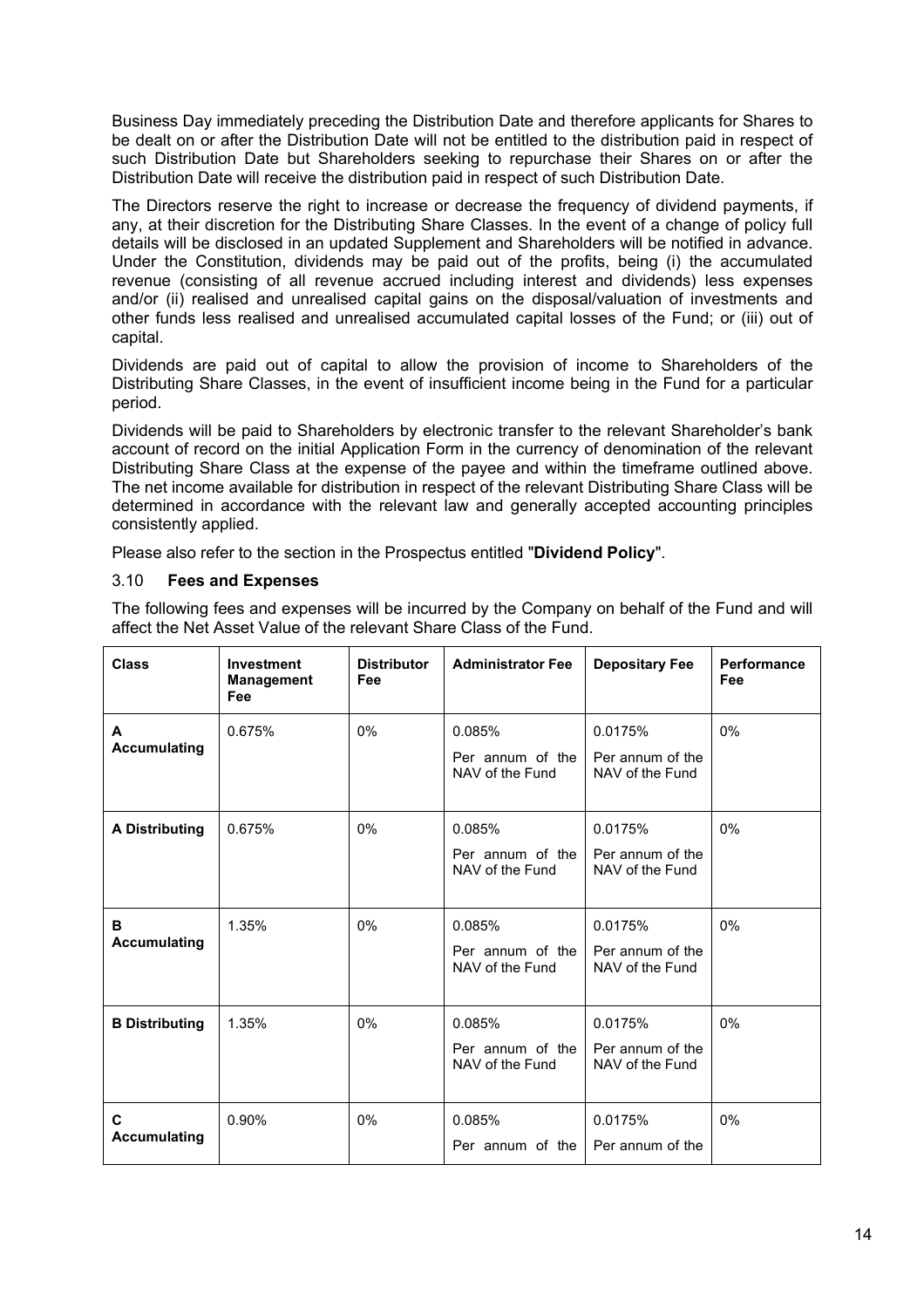| <b>Class</b>              | <b>Investment</b><br><b>Management</b><br>Fee | <b>Distributor</b><br>Fee | <b>Administrator Fee</b>            | <b>Depositary Fee</b>               | Performance<br>Fee |
|---------------------------|-----------------------------------------------|---------------------------|-------------------------------------|-------------------------------------|--------------------|
|                           |                                               |                           | NAV of the Fund                     | NAV of the Fund                     |                    |
| D<br><b>Accumulating</b>  | 1%                                            | 0%                        | 0.085%                              | 0.0175%                             | 0%                 |
|                           |                                               |                           | Per annum of the<br>NAV of the Fund | Per annum of the<br>NAV of the Fund |                    |
| E.<br><b>Accumulating</b> | 0.55%                                         | 0%                        | 0.085%                              | 0.0175%                             | 0%                 |
|                           |                                               |                           | Per annum of the<br>NAV of the Fund | Per annum of the<br>NAV of the Fund |                    |
| F<br><b>Accumulating</b>  | 0.75%                                         | 0%                        | 0.085%                              | 0.0175%                             | 0%                 |
|                           |                                               |                           | Per annum of the<br>NAV of the Fund | Per annum of the<br>NAV of the Fund |                    |
| G<br><b>Accumulating</b>  | 1.10%                                         | 0%                        | 0.085%                              | 0.0175%                             | 0%                 |
|                           |                                               |                           | Per annum of the<br>NAV of the Fund | Per annum of the<br>NAV of the Fund |                    |
| Н.<br><b>Accumulating</b> | 1.20%                                         | 0%                        | 0.085%                              | 0.0175%                             | 0%                 |
|                           |                                               |                           | Per annum of the<br>NAV of the Fund | Per annum of the<br>NAV of the Fund |                    |
| L<br><b>Accumulating</b>  | 1.50%                                         | 0%                        | 0.085%                              | 0.0175%                             | 0%                 |
|                           |                                               |                           | Per annum of the<br>NAV of the Fund | Per annum of the<br>NAV of the Fund |                    |
| J Distributing            | 0.55%                                         | 0%                        | 0.085%                              | 0.0175%                             | 0%                 |
|                           |                                               |                           | Per annum of the<br>NAV of the Fund | Per annum of the<br>NAV of the Fund |                    |
| <b>K Distributing</b>     | 0.75%                                         | 0%                        | 0.085%                              | 0.0175%                             | 0%                 |
|                           |                                               |                           | Per annum of the<br>NAV of the Fund | Per annum of the<br>NAV of the Fund |                    |
| <b>L</b> Distributing     | 1.10%                                         | 0%                        | 0.085%                              | 0.0175%                             | 0%                 |
|                           |                                               |                           | Per annum of the<br>NAV of the Fund | Per annum of the<br>NAV of the Fund |                    |
| <b>M Distributing</b>     | 1.20%                                         | 0%                        | 0.085%                              | 0.0175%                             | 0%                 |
|                           |                                               |                           | Per annum of the<br>NAV of the Fund | Per annum of the<br>NAV of the Fund |                    |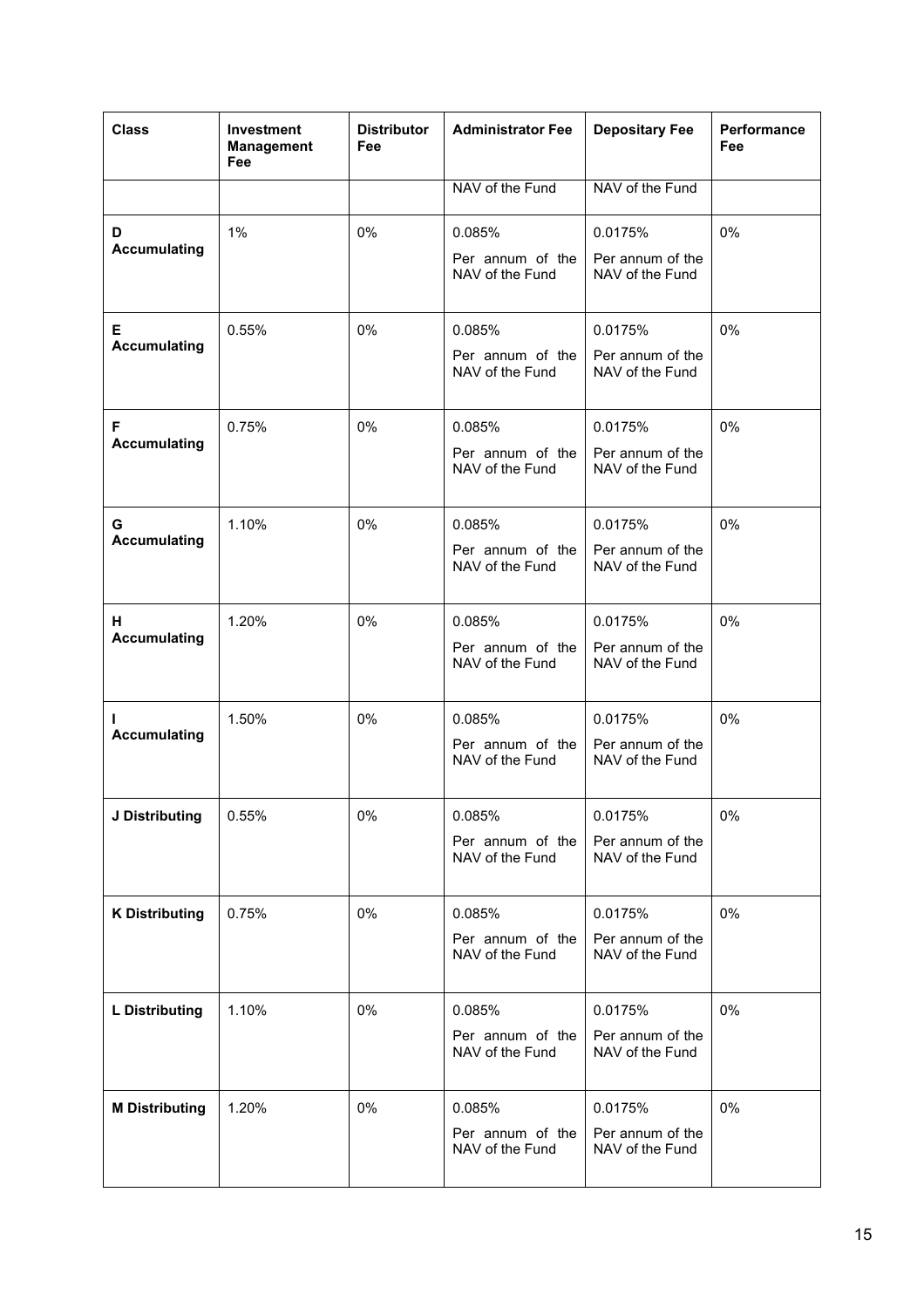| <b>Class</b>          | Investment<br><b>Management</b><br>Fee | <b>Distributor</b><br>Fee | <b>Administrator Fee</b>                               | <b>Depositary Fee</b>               | <b>Performance</b><br>Fee |
|-----------------------|----------------------------------------|---------------------------|--------------------------------------------------------|-------------------------------------|---------------------------|
| <b>N</b> Distributing | 1.50%                                  | 0%                        | 0.085%                                                 | 0.0175%                             | 0%                        |
|                       |                                        |                           | Per annum of the<br>NAV of the Fund                    | Per annum of the<br>NAV of the Fund |                           |
| O                     | 0.675%                                 | 0%                        | 0.085%                                                 | 0.0175%                             | 0%                        |
| <b>Accumulating</b>   |                                        |                           | Per annum of the<br>NAV of the Fund                    | Per annum of the<br>NAV of the Fund |                           |
| <b>P</b> Distributing | 0.675%                                 | 0%                        | 0.085%                                                 | 0.0175%                             | 0%                        |
|                       |                                        |                           | Per annum of the<br>NAV of the Fund                    | Per annum of the<br>NAV of the Fund |                           |
| Q                     | 1.35%                                  | 0%                        | 0.085%                                                 | 0.0175%                             | 0%                        |
| <b>Accumulating</b>   |                                        |                           | Per annum of the<br>NAV of the Fund                    | Per annum of the<br>NAV of the Fund |                           |
| <b>R</b> Distributing | 0%                                     | 0%                        | 0.085%                                                 | 0.0175%                             | 0%                        |
|                       |                                        |                           | Per annum of the<br>NAV of the Fund                    | Per annum of the<br>NAV of the Fund |                           |
| S                     | 0.55%                                  | 0%                        | 0.085%                                                 | 0.0175%                             | 0%                        |
| <b>Accumulating</b>   |                                        |                           | Per annum of the<br>NAV of the Fund                    | Per annum of the<br>NAV of the Fund |                           |
| <b>T Distributing</b> | 0.55%                                  | 0%                        | 0.085%                                                 | 0.0175%                             | 0%                        |
|                       |                                        |                           | Per annum of the   Per annum of the<br>NAV of the Fund | NAV of the Fund                     |                           |
| U                     | 0.75%                                  | 0%                        | 0.085%                                                 | 0.0175%                             | 0%                        |
| <b>Accumulating</b>   |                                        |                           | Per annum of the<br>NAV of the Fund                    | Per annum of the<br>NAV of the Fund |                           |
| <b>V Distributing</b> | 0.75%                                  | 0%                        | 0.085%                                                 | 0.0175%                             | 0%                        |
|                       |                                        |                           | Per annum of the<br>NAV of the Fund                    | Per annum of the<br>NAV of the Fund |                           |
| X                     | 1.10%                                  | 0%                        | 0.085%                                                 | 0.0175%                             | 0%                        |
| <b>Accumulating</b>   |                                        |                           | Per annum of the<br>NAV of the Fund                    | Per annum of the<br>NAV of the Fund |                           |
| <b>Y Distributing</b> | 1.10%                                  | 0%                        | 0.085%                                                 | 0.0175%                             | 0%                        |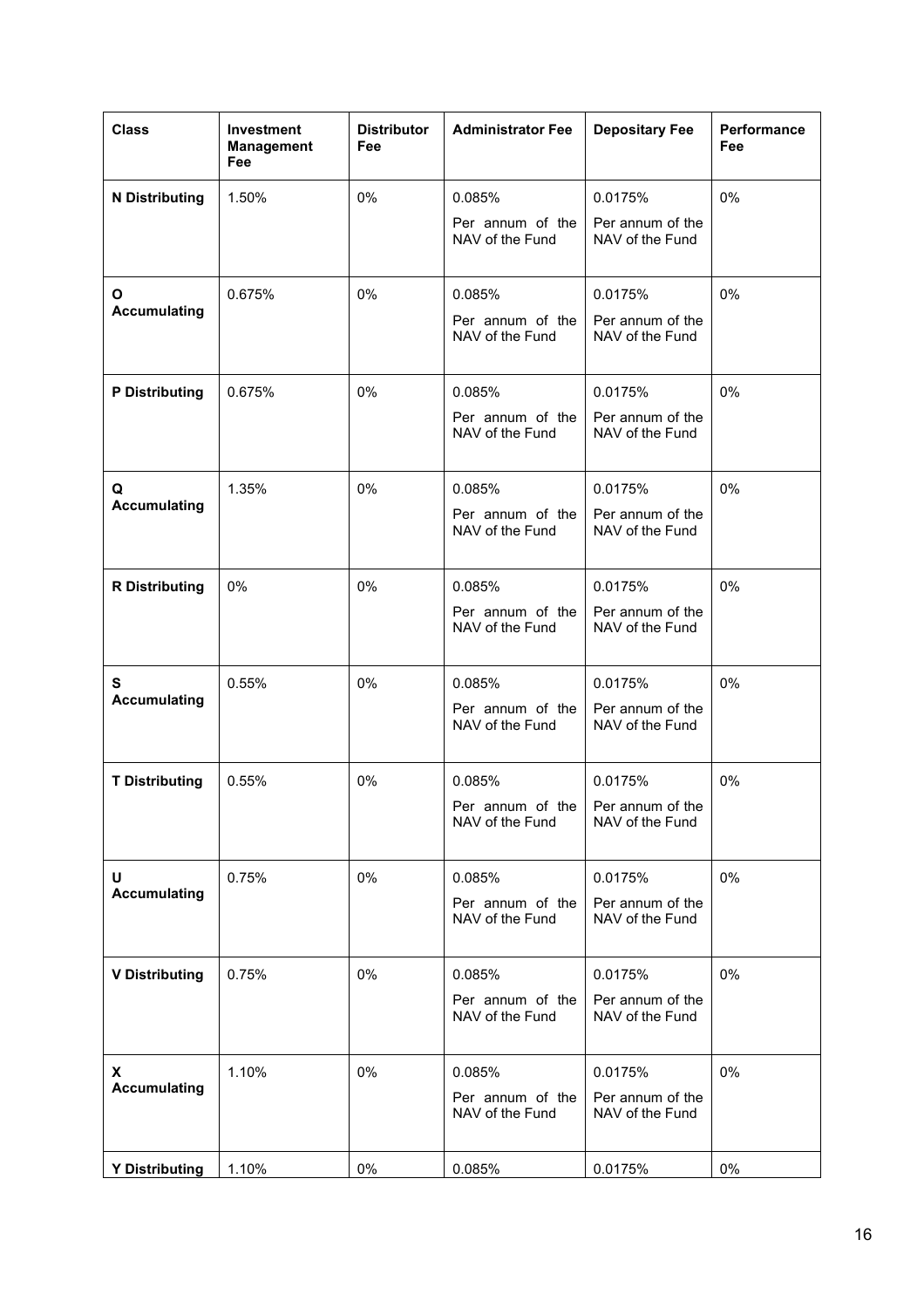| <b>Class</b>                     | Investment<br><b>Management</b><br>Fee | <b>Distributor</b><br>Fee | <b>Administrator Fee</b>                      | <b>Depositary Fee</b>                          | Performance<br>Fee |
|----------------------------------|----------------------------------------|---------------------------|-----------------------------------------------|------------------------------------------------|--------------------|
|                                  |                                        |                           | Per annum of the<br>NAV of the Fund           | Per annum of the<br>NAV of the Fund            |                    |
| Z<br><b>Accumulating</b>         | 1.25%                                  | 0%                        | 0.085%<br>Per annum of the<br>NAV of the Fund | 0.0175%<br>Per annum of the<br>NAV of the Fund | 0%                 |
| <b>Z</b> Distributing            | 1.25%                                  | 0%                        | 0.085%<br>Per annum of the<br>NAV of the Fund | 0.0175%<br>Per annum of the<br>NAV of the Fund | 0%                 |
| W<br><b>Accumulating</b>         | 1.50%                                  | 0%                        | 0.085%<br>Per annum of the<br>NAV of the Fund | 0.0175%<br>Per annum of the<br>NAV of the Fund | 0%                 |
| <b>W</b> Distributing            | 1.50%                                  | 0%                        | 0.085%<br>Per annum of the<br>NAV of the Fund | 0.0175%<br>Per annum of the<br>NAV of the Fund | 0%                 |
| R.<br><b>Accumulating</b>        | 0%                                     | 0%                        | 0.085%<br>Per annum of the<br>NAV of the Fund | 0.0175%<br>Per annum of the<br>NAV of the Fund | 0%                 |
| AA<br><b>Accumulating</b>        | 0.35%                                  | 0%                        | 0.085%<br>Per annum of the<br>NAV of the Fund | 0.0175%<br>Per annum of the<br>NAV of the Fund | 0%                 |
| AA<br><b>Distributing</b>        | 0.35%                                  | 0%                        | 0.085%<br>Per annum of the<br>NAV of the Fund | 0.0175%<br>Per annum of the<br>NAV of the Fund | 0%                 |
| <b>BB</b><br><b>Accumulating</b> | 0.35%                                  | 0%                        | 0.085%<br>Per annum of the<br>NAV of the Fund | 0.0175%<br>Per annum of the<br>NAV of the Fund | 0%                 |
| <b>BB</b><br><b>Distributing</b> | 0.35%                                  | 0%                        | 0.085%<br>Per annum of the<br>NAV of the Fund | 0.0175%<br>Per annum of the<br>NAV of the Fund | 0%                 |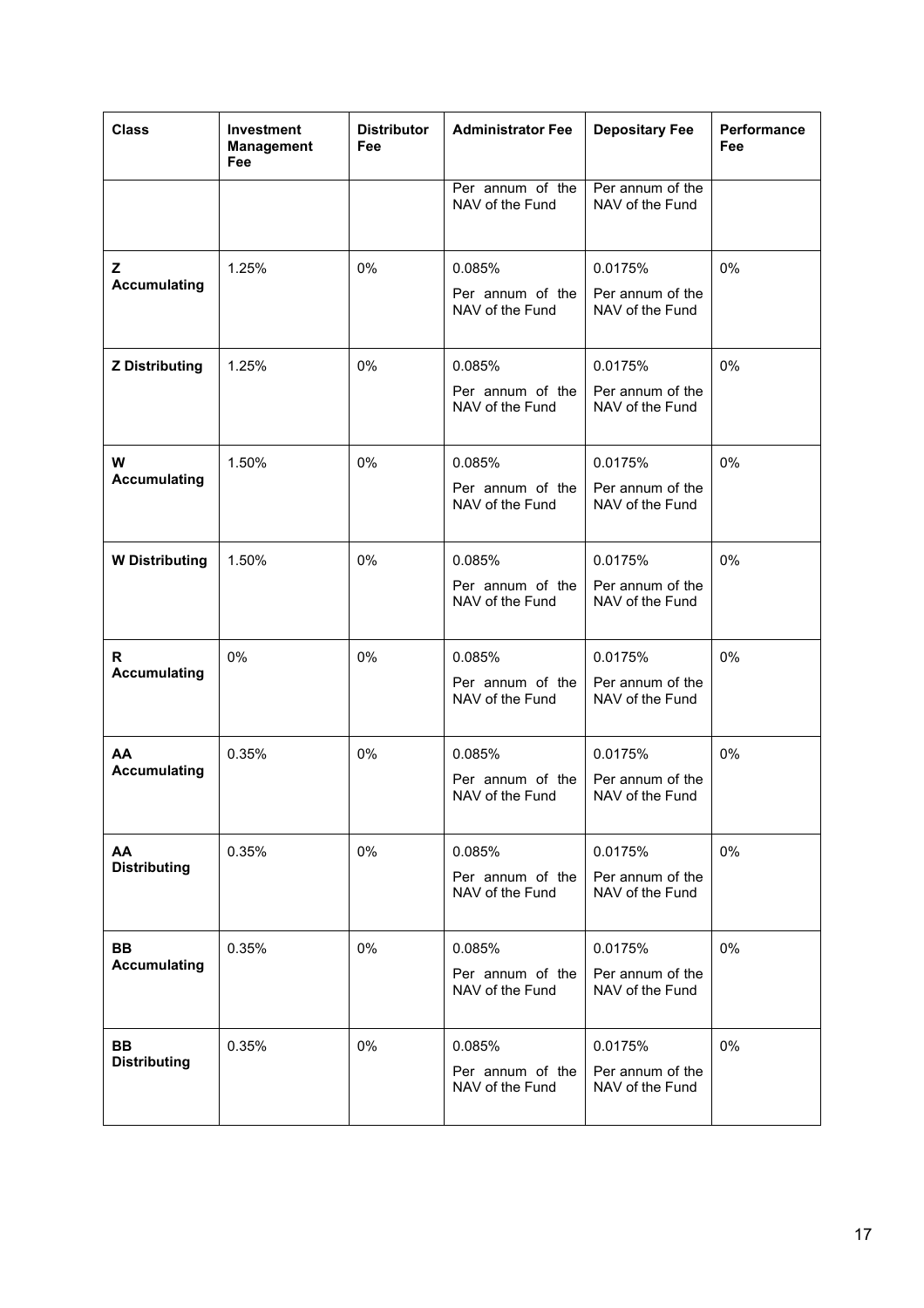## **Investment Management Fee & Expenses**

The Investment Manager shall be entitled to the maximum annual Investment Management Fee equal to a percentage of the Net Asset Value of the relevant Class detailed in the above table.

Such fee shall be calculated and accrued at each Valuation Point and payable monthly in arrears.

The Investment Manager is also entitled to its reasonable out-of-pocket expenses out of the assets of the Fund.

## **Distributor Fee & Expenses**

The Distributor shall not be entitled to a Distributor Fee out of the assets of the Fund.

The Distributor is entitled to its reasonable out-of-pocket expenses out of the assets of the Fund.

#### **Depositary Fee & Expenses**

The Depositary shall be entitled to an annual Depositary Fee equal to a percentage of the Net Asset Value of the relevant Class, detailed in the above table, subject to a minimum monthly fee of €600 in respect of the Fund and a transaction fee for each transaction conducted pursuant to the Depositary Agreement which will be charged at normal commercial rates. Such fee shall be calculated and accrued at each Valuation Point and payable monthly in arrears.

The Depositary shall also be entitled to be reimbursed out of the assets of the Fund all agreed sub-custodian fees, expenses and transaction charges (which will be charged at normal commercial rates) as agreed with the Directors.

## **Administrator Fee & Expenses**

The Administrator shall be entitled to the maximum annual Administrator Fee equal to a percentage of the Net Asset Value of the relevant Class detailed in the above table. Such fee shall be calculated and accrued at each Valuation Point and payable monthly in arrears. The Administrator shall be also be entitled to a minimum annual fee of €30,000 per year and a transaction fee for each transaction conducted pursuant to the Administration Agreement which will be charged at normal commercial rates.

The Administrator is also entitled to its reasonable out-of-pocket expenses out of the assets of the Fund.

#### **Management Fee**

Investors are referred to the Prospectus for details of the Manager's fee.

## 3.11 **Benchmark Regulation**

The Fund uses the MSCI World Index (the "**Benchmark**") to measure the performance of the Fund for comparison purposes only.

The Benchmark, administered by the European Money Markets Institute, has been added to the list of critical benchmarks pursuant to Article 10(1) of the Benchmark Regulation.

#### 3.12 **Other Fees and Expenses**

This section should be read in conjunction with the section entitled "**Fees and Expenses**" in the Prospectus.

#### (a) **Anti-Dilution Levy**

The Directors reserve the right to impose an Anti-Dilution Levy in the case of net subscriptions and/or net repurchases on a transaction basis as a percentage adjustment (to be communicated to the Administrator) on the value of the relevant subscription/repurchase calculated for the purposes of determining a subscription price or repurchase price to reflect the impact of other dealing costs relating to the acquisition or disposal of assets and to preserve value of the underlying assets of the Fund where they consider such a provision to be in the best interests of a Fund. Such amount will be added to the price at which Shares will be issued in the case of net